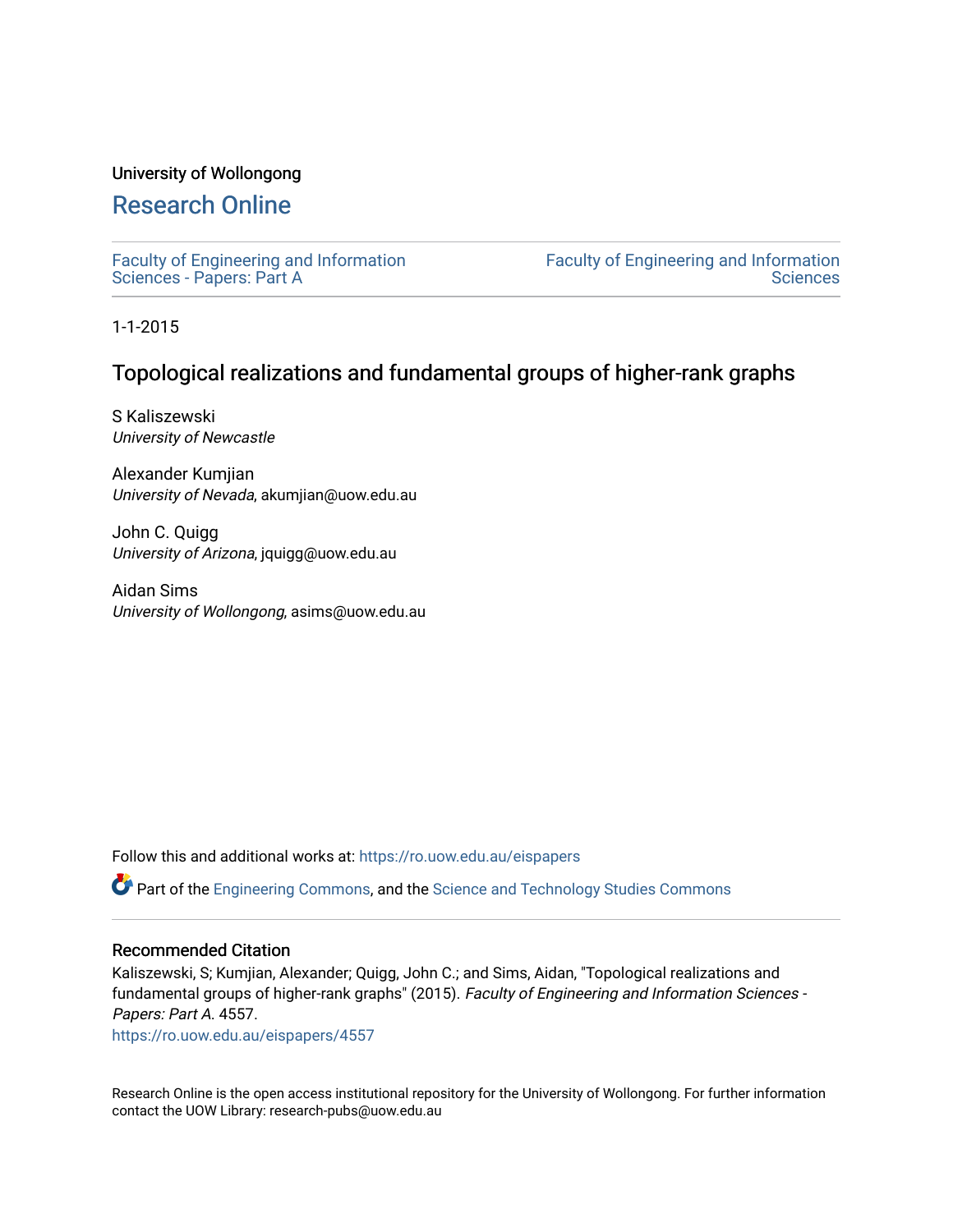# Topological realizations and fundamental groups of higher-rank graphs

## **Abstract**

We investigate topological realizations of higher-rank graphs. We show that the fundamental group of a higher-rank graph coincides with the fundamental group of its topological realization. We also show that topological realization of higher-rank graphs is a functor and that for each higher-rank graph Λ, this functor determines a category equivalence between the category of coverings of Λ and the category of coverings of its topological realization. We discuss how topological realization relates to two standard constructions for k-graphs: projective limits and crossed products by finitely generated free abelian groups.

# **Disciplines**

Engineering | Science and Technology Studies

# Publication Details

Kaliszewski, S., Kumjian, A., Quigg, J. C. & Sims, A. (2015). Topological realizations and fundamental groups of higher-rank graphs. Proceedings of the Edinburgh Mathematical Society, 59 (1), 143-168.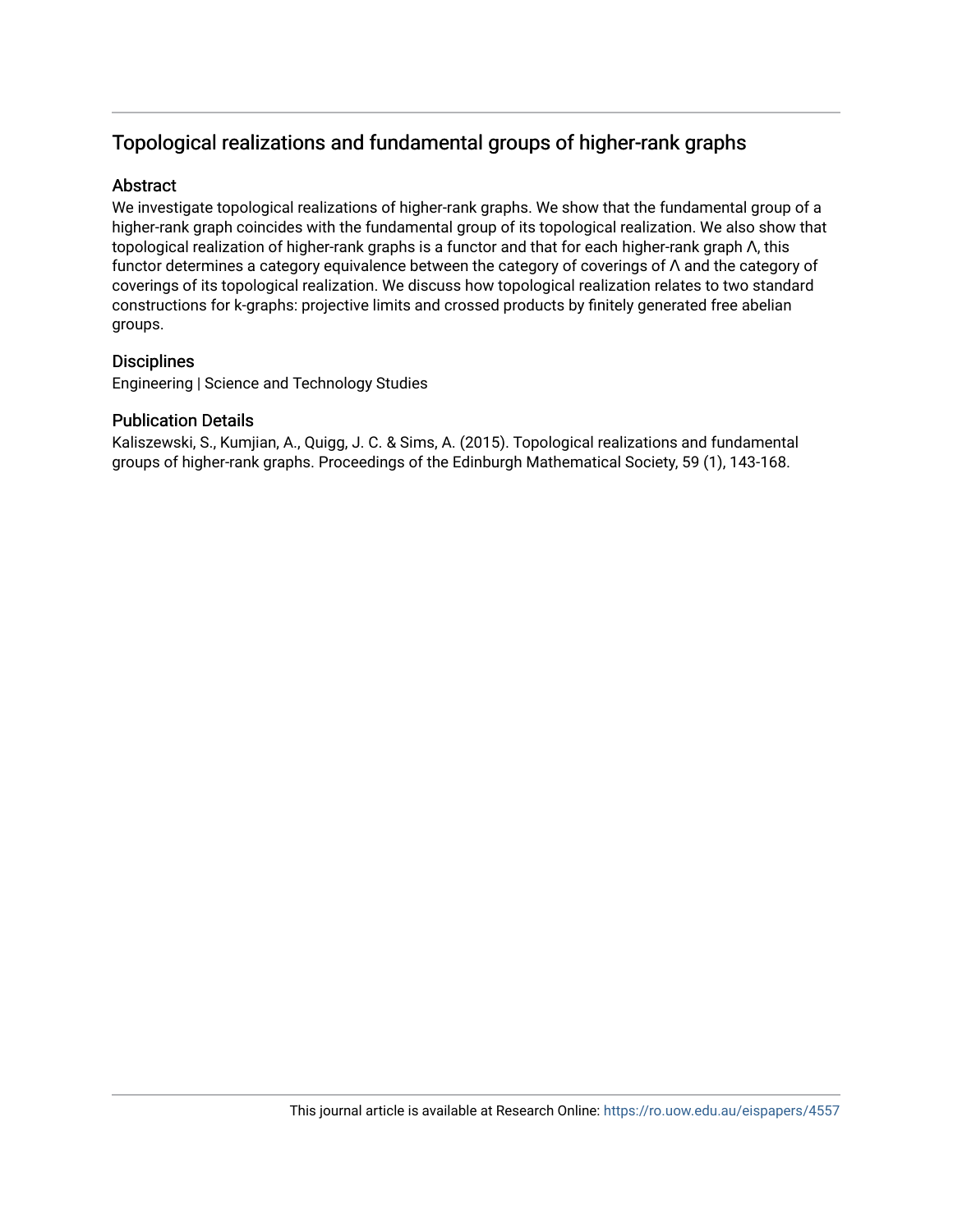## TOPOLOGICAL REALIZATIONS AND FUNDAMENTAL GROUPS OF HIGHER-RANK GRAPHS

S. KALISZEWSKI, ALEX KUMJIAN, JOHN QUIGG, AND AIDAN SIMS

Abstract. We investigate topological realizations of higher-rank graphs. We show that the fundamental group of a higher-rank graph coincides with the fundamental group of its topological realization. We also show that topological realization of higher-rank graphs is a functor, and that for each higher-rank graph  $\Lambda$ , this functor determines a category equivalence between the category of coverings of  $\Lambda$  and the category of coverings of its topological realization. We discuss how topological realization relates to two standard constructions for k-graphs: projective limits and crossed products by finitely generated free abelian groups.

#### 1. INTRODUCTION

Higher-rank graphs are higher-dimensional analogues of directed graphs introduced by Kumjian and Pask in  $[6]$ . Their motivation was the study of associated  $C^*$ -algebras as common generalizations of the graph  $C^*$ -algebras of [\[7\]](#page-24-1) and the higher-rank Cuntz-Krieger algebras of [\[15\]](#page-24-2).

In [\[6\]](#page-24-0), Kumjian and Pask described *skew products* of k-graphs by group-valued functors c. They showed that if  $\Lambda$  is a k-graph and  $c: \Lambda \to G$  is a functor into an abelian group, then the  $C^*$ -algebra associated to the skew-product graph  $\Lambda \times_c G$  is isomorphic to the crossed product of  $C^*(\Lambda)$  by an induced action  $\tilde{c}$  of the dual group  $\tilde{G}$ .<br>Pask Ouiga and Bacburn extended this result to non-abelian group

Pask, Quigg and Raeburn extended this result to non-abelian groups [\[12,](#page-24-3) [13\]](#page-24-4). Gener-alizing results of [\[1\]](#page-23-0) for directed graphs, they showed that if  $c : \Lambda \to G$  is a functor into any discrete group, and  $H$  is any subgroup of  $G$ , then the  $C^*$ -algebra of the relative skew product  $\Lambda \times_c G/H$  is isomorphic to a restricted crossed product of  $C^*(\Lambda)$  by a coaction of G. They showed how to interpret relative skew products as *coverings* of  $k$ -graphs, and they showed that every covering arises this way by introducing the fundamental group of a k-graph  $\Lambda$  and showing that G can be taken to be  $\pi_1(\Lambda)$  and H can be taken such that  $H \cong \pi_1(\Lambda \times_c G/H)$ . They also indicated [\[12,](#page-24-3) Section 6] how one might construct a topological realization of a k-graph by gluing open cells into the interiors of commuting cubes in the category, and indicated that one would expect the fundamental group of the resulting space to coincide with the fundamental group of the k-graph.

In this paper, we make this precise. We define the topological realization  $X_{\Lambda}$  of a  $k$ -graph  $\Lambda$  and show by example that a number of standard surfaces arise from this construction applied to 2-graphs. We then show that the assignment  $\Lambda \to X_{\Lambda}$  preserves

Date: January 18, 2014.

<sup>2000</sup> Mathematics Subject Classification. Primary 05C20; Secondary 14H30, 18D99.

Key words and phrases. k-graph, fundamental group, CW-complex, functor, covering, projective limit. This research was supported by the Australian Research Council. Part of the work was completed while the second author was employed at the University of Wollongong on the ARC grants DP0984339 and DP0984360.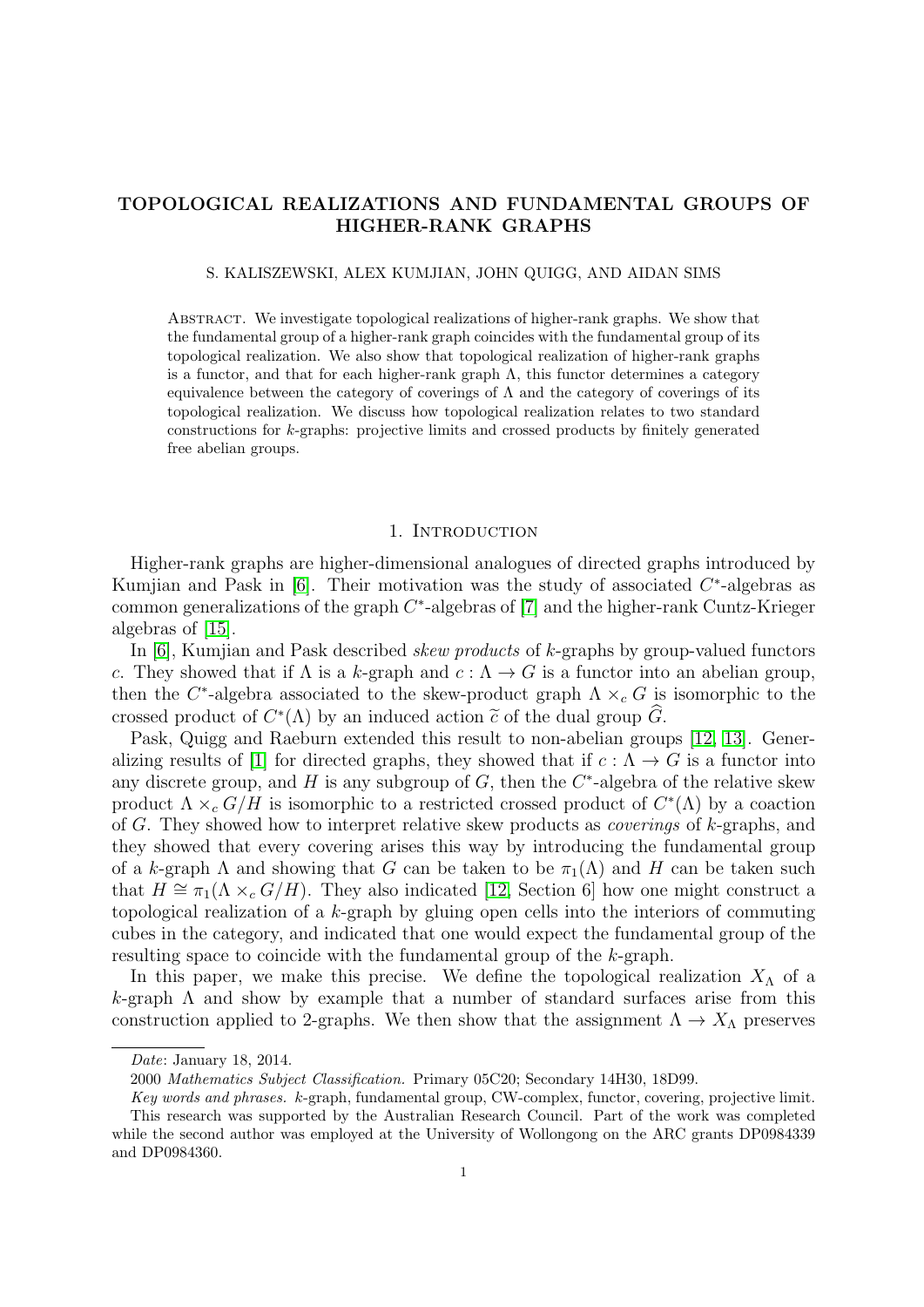fundamental groups. We go on to show that each k-graph morphism  $\varphi : \Lambda \to \Gamma$  induces a continuous map  $\tilde{\varphi}: X_{\Lambda} \to X_{\Gamma}$  and that the pair  $(\Lambda \to X_{\lambda}, \varphi \to \tilde{\varphi})$  is a functor from the category of  $k$ -graphs with  $k$ -graph morphisms to the category of topological spaces with continuous maps. The situation is particularly nice for the coverings studied in [\[13\]](#page-24-4): for each k-graph  $\Lambda$ , the assignment  $\varphi \mapsto \widetilde{\varphi}$  determines a category equivalence between the category of algebraic coverings of  $\Lambda$  and the category of topological coverings of  $X_{\Lambda}$  that takes a universal covering of  $\Lambda$  to a universal covering of  $X_{\Lambda}$ .

We finish off by describing how our construction behaves with respect to two existing constructions from the theory of k-graphs. Firstly, by analogy with our construction for discrete k-graphs, we propose a notion of topological realization for a topological k-graph in the sense of Yeend [\[18\]](#page-24-5). Given a sequence of finite-to-one coverings  $p_n : \Lambda_n \to \Lambda_{n-1}$  of k-graphs, the projective limit  $\varprojlim(\Lambda_n, p_n)$  is a topological k-graph [\[14\]](#page-24-6). We show that the topological realization  $X_{\lim(\Lambda_n,p_n)}$  is homeomorphic to the projective limit  $\lim_{\Lambda_n,\widetilde{p}_n} (X_{\Lambda_n},\widetilde{p}_n)$ and in particular that  $\pi_1(X_{\underline{\lim}}(\Lambda_n,p_n)) \cong \underline{\lim}(\pi_1(\Lambda_n),(p_n)^*)$ . Secondly, we consider the crossed products of k-graphs studied in [\[2\]](#page-23-1), and demonstrate that if  $\alpha$  is an action of  $\mathbb{Z}^l$ on a k-graph  $\Lambda$ , then the topological realization  $X_{\Lambda\times_{\alpha}\mathbb{Z}^l}$  of the crossed-product k-graph is homeomorphic to the mapping torus  $M(\tilde{\alpha})$  for the induced homeomorphism  $\tilde{\alpha}$  of  $X_{\Lambda}$ .

#### 2. Background

In this paper N denotes the natural numbers, which we take to include 0 and regard as a monoid under addition. For  $k \geq 1$  we regard  $\mathbb{N}^k$ , the set of k-tuples from N, as a monoid under pointwise operations. When convenient, we will also regard it as a category with a single object. We denote the identity element by 0, and we write  $\mathbf{1}_k$  for the element  $(1,1,\ldots,1) \in \mathbb{N}^k$ . We denote the canonical generators of  $\mathbb{N}^k$  by  $e_1,\ldots,e_k$ , and for  $n \in \mathbb{N}^k$ we write  $n_1, \ldots, n_k$  for the coordinates of n; that is  $n = (n_1, n_2, \ldots, n_k) = \sum_{i=1}^k n_i e_i$ . We write |n| for  $\sum_{i=1}^{k} n_i$ .

For  $m, n \in \mathbb{N}^k$ , we write  $m \leq n$  if  $m_i \leq n_i$  for all i, and  $m < n$  if  $m \leq n$  and  $m \neq n$ ; in particular,  $m < n$  does not mean that  $m_i < n_i$  for all i. We write  $m \vee n$  for the coordinatewise maximum of m and n; we then have  $m, n \leq m \vee n$ .

As in [\[6\]](#page-24-0), a k-graph is a countable small category  $\Lambda$  endowed with a functor  $d : \Lambda \to \mathbb{N}^k$ satisfying the following factorization property: for all  $\lambda \in \Lambda$  and  $m, n \in \mathbb{N}^k$  such that  $d(\lambda) = m + n$  there exist unique elements  $\mu \in d^{-1}(m)$  and  $\nu \in d^{-1}(n)$  such that  $\lambda = \mu \nu$ . We write  $\Lambda^n$  for  $d^{-1}(n)$ . The map  $o \mapsto id_o$  is a bijection between the objects of  $\Lambda$  and the elements of  $\Lambda^0$ . We use this to regard the codomain and domain maps on  $\Lambda$  as maps  $r, s : \Lambda \to \Lambda^0$ , and observe that  $\mu$  and  $\nu$  are composable if  $s(\mu) = r(\nu)$ . We adopt the following notational convention of [\[12\]](#page-24-3) for k-graphs. Given  $\lambda \in \Lambda$  and  $S \subseteq \Lambda$ , we write  $\lambda S = {\lambda \mu : \mu \in S, r(\mu) = s(\lambda)}$  and  $S\lambda = {\mu \lambda : \mu \in S, s(\mu) = r(\lambda)}$ . In particular, if  $v \in \Lambda^0$  then  $vS = r^{-1}(v) \cap S$  and  $Sv = s^{-1}(v) \cap S$ .

If  $m \leq n \leq l \in \mathbb{N}^k$  and  $\lambda \in \Lambda^l$ , then two applications of the factorization property show that there exist unique paths  $\lambda' \in \Lambda^m$ ,  $\lambda'' \in \Lambda^{n-m}$  and  $\lambda''' \in \Lambda^{l-n}$  such that  $\lambda = \lambda' \lambda'' \lambda'''$ . We define  $\lambda(m,n) = \lambda''$ . Since  $\lambda = r(\lambda)\lambda'(\lambda''\lambda''')$  we then have  $\lambda(0,m) = \lambda'$  and similarly  $\lambda(n,l) = \lambda^{\prime\prime\prime}.$ 

We emphasize that, while many other papers on k-graphs require that  $\Lambda$  be finitelyaligned and/or have no sources, we make no such assumptions in this paper, though many of our key examples are in fact row-finite.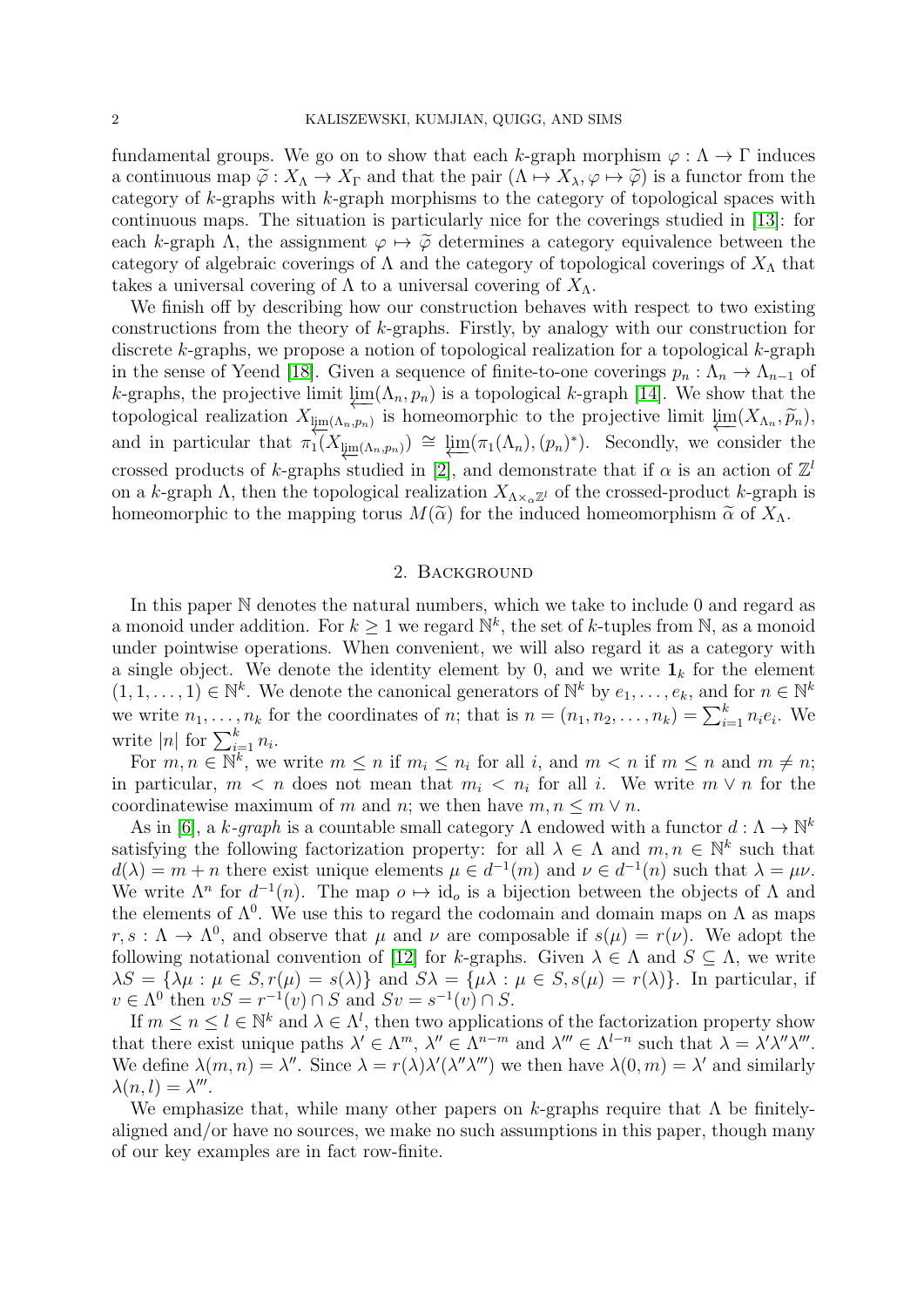#### 3. The topological realization of a higher-rank graph

<span id="page-4-3"></span>Let  $\Lambda$  be a k-graph. Given  $t \in \mathbb{R}^k$ , we will write  $\lceil t \rceil$  for the least element of  $\mathbb{Z}^k$  which is coordinatewise greater than or equal to t and  $\lfloor t \rfloor$  for the greatest element of  $\mathbb{Z}^k$  which is coordinatewise less than or equal to t. Observe that  $|t| \leq t \leq [t] \leq |t| + \mathbf{1}_k$  for all  $t \in \mathbb{R}^k$ .

Given  $p \le q \in \mathbb{N}^k$ , we denote by  $[p, q]$  the *closed interval*  $\{t \in \mathbb{R}^k : p \le t \le q\}$ , and we denote by  $(p, q)$  the relatively open interval  $\{t \in [p, q] : p_i < t_i < q_i \text{ whenever } p_i < q_i\}.$ Observe that  $(p, q)$  is not open in  $\mathbb{R}^k$  unless  $p_i < q_i$  for all i, but it is open as a subspace of  $[p, q]$ . The set  $(p, q)$  is never empty: in particular, if  $p = q$ , then  $(p, q) = [p, q] = \{p\}$ . In general, as a subset of  $\mathbb{R}^k$ , the dimension of  $(p,q)$  is  $|\{i \leq k : p_i < q_i\}|$ . If  $p_i < q_i$ then the *i*<sup>th</sup>-coordinate projection of  $(p, q)$  is  $(p_i, q_i)$ , and if  $p_i = q_i$  then the *i*<sup>th</sup>-coordinate projection of  $(p, q)$  is  $\{p_i\}$ .

<span id="page-4-1"></span>Remark 3.1. Let  $m \in \mathbb{N}^k$ . If  $m \leq \mathbf{1}_k$ , then for all  $t \in (0, m)$ ,  $\lfloor t \rfloor = 0$  and  $\lceil t \rceil = m$ .

<span id="page-4-2"></span>We define a relation on the topological disjoint union  $\bigsqcup_{\lambda \in \Lambda} {\lambda} \times [0, d(\lambda)]$  by

$$
(3.1) \qquad (\mu, s) \sim (\nu, t) \qquad \Longleftrightarrow \qquad \mu(\lfloor s \rfloor, \lceil s \rceil) = \nu(\lfloor t \rfloor, \lceil t \rceil) \text{ and } s - \lfloor s \rfloor = t - \lfloor t \rfloor.
$$

It is straightforward to see that this is an equivalence relation.

**Definition 3.2.** Let  $\Lambda$  be a k-graph. With notation as above, we define the *topological realization*  $X_{\Lambda}$  of  $\Lambda$  to be the quotient space

$$
\left(\left.\bigsqcup_{\lambda\in\Lambda}\{\lambda\}\times[0,d(\lambda)]\right)\right/\sim
$$

The following alternative characterization of the equivalence relation  $\sim$  will simplify arguments later in the paper.

**Lemma 3.3.** The relation  $\sim$  is generated as an equivalence relation by the relation

(3.2) 
$$
\{((\alpha\lambda\beta, t+d(\alpha)), (\lambda, t)): d(\lambda)\leq \mathbf{1}_k \text{ and } t\in [0, d(\lambda)]\}.
$$

*Proof.* The relation [\(3.2\)](#page-4-0) is contained in  $\sim$  by definition of the latter. Now suppose that  $(\mu, s) \sim (\nu, t)$ . We must show that  $((\mu, s), (\nu, t))$  belongs to the equivalence relation generated by [\(3.2\)](#page-4-0). Let

<span id="page-4-0"></span>
$$
\alpha_{\mu} = \mu(0, \lfloor s \rfloor), \quad \lambda_{\mu} = \mu(\lfloor s \rfloor, \lceil s \rceil), \quad \text{and} \quad \beta_{\mu} = \mu(\lceil s \rceil, d(\mu)),
$$

and similarly for  $\nu$ . By definition of ~, we have  $(\lambda_{\mu}, s - \lfloor s \rfloor) = (\lambda_{\nu}, t - \lfloor t \rfloor)$ . Since  $((\mu, s), (\lambda_{\mu}, s - \lfloor s \rfloor))$  and  $((\nu, t), (\lambda_{\nu}, t - \lfloor t \rfloor))$  belong to [\(3.2\)](#page-4-0),  $((\mu, s), (\nu, t))$  belongs to the equivalence relation generated by  $(3.2)$ .

**Notation 3.4.** Let  $[\lambda, t]$  denote the equivalence class of an element  $(\lambda, t)$ . If  $u \in \Lambda^0$  we often write u in place of  $[u, 0] \in X_\Lambda$  to simplify notation.

For each  $m \leq \mathbf{1}_k$  and each  $\lambda \in \Lambda^m$ , define

$$
Q_{\lambda} = \{ [\lambda, t] : t \in (0, m) \} \subset X_{\Lambda}
$$

and let  $\overline{Q}_{\lambda}$  denote its closure in  $X_{\Lambda}$ . We call  $Q_{\lambda}$  the *open cube* associated to  $\lambda$  and  $\overline{Q}_{\lambda}$ the *closed cube* associated to  $\Lambda$ .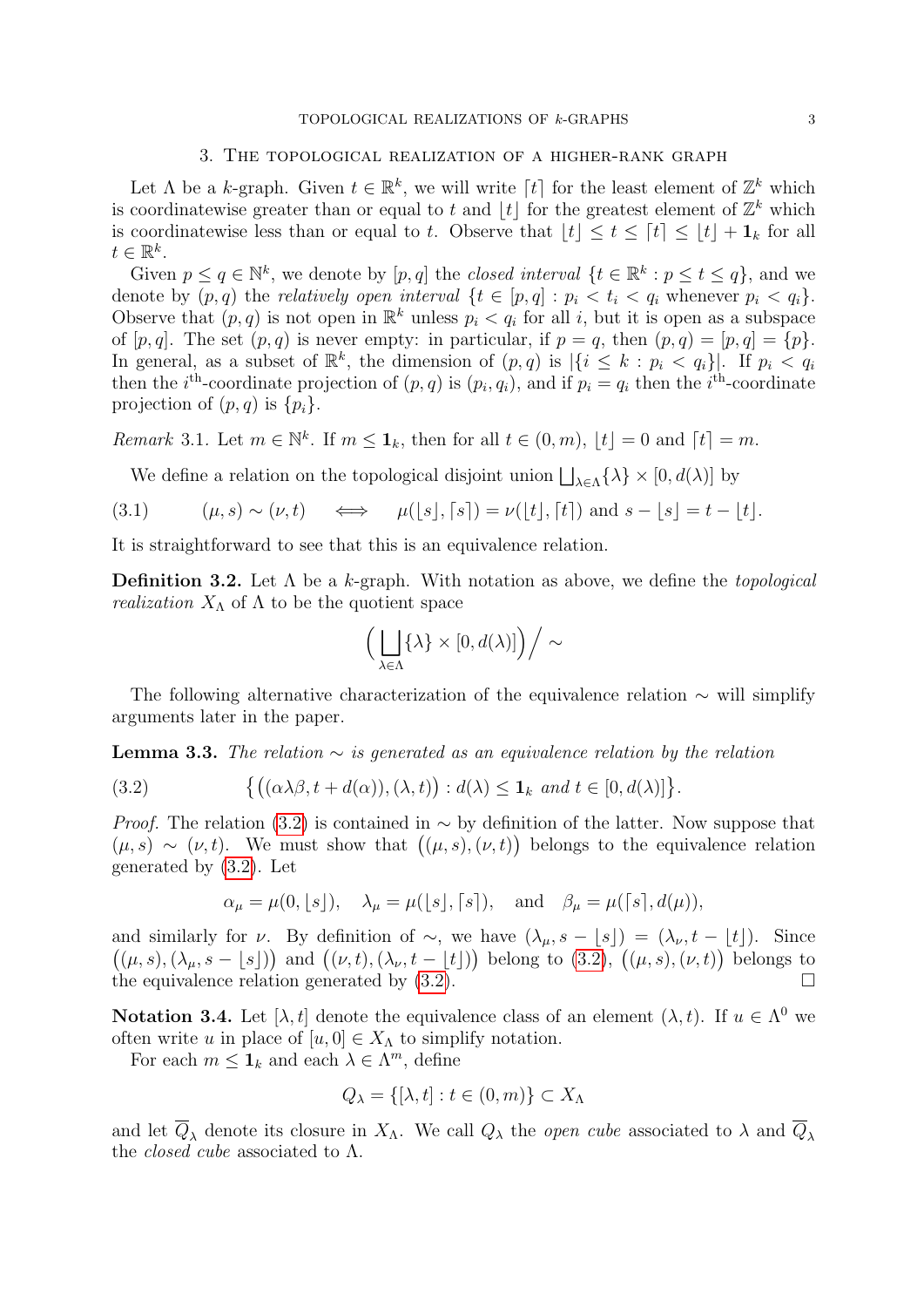<span id="page-5-0"></span>**Lemma 3.5.** Let  $\Lambda$  be a k-graph. Then  $X_{\Lambda} = \bigcup_{m \leq 1_k} \bigcup_{\lambda \in \Lambda^m} Q_{\lambda}$ , and  $Q_{\lambda} \cap Q_{\mu} = \emptyset$  for distinct  $\lambda, \mu \in \bigcup_{m \leq 1_k} \Lambda^m$ . For each  $m \leq 1_k$  and each  $\lambda \in \Lambda^m$ , the map  $[\lambda, t] \mapsto t$  is a homeomorphism of  $\tilde{Q}_{\lambda}$  onto  $(0, m) \subset \mathbb{R}^k$ , so  $Q_{\lambda}$  is homeomorphic to the open unit cube in  $\mathbb{R}^{|m|}$ . Further  $\overline{Q}_{\lambda} = \{[\lambda, t] : 0 \le t \le m\}.$ 

Define  $X_{\Lambda}^0 = \bigcup_{v \in \Lambda^0} Q_v$  and recursively define

$$
X_{\Lambda}^{r+1} = X_{\Lambda}^{r} \cup \Big( \bigcup_{d(\lambda) \leq \mathbf{1}_{k}, |\lambda| = r+1} Q_{\lambda} \Big).
$$

Then a subset U of  $X_{\Lambda}$  is open if and only if  $U \cap X_{\Lambda}^r$  is relatively open for each  $r \leq k$ .

*Proof.* Write  $Y_{\Lambda} = \bigsqcup_{\lambda \in \Lambda} {\lambda} \times [0, d(\lambda)],$  and let  $q: Y_{\Lambda} \to X_{\Lambda}$  be the quotient map.

Fix  $[\mu, t] \in X_\Lambda$ . Then  $[t] - \lfloor t \rfloor \leq 1_k$ . Moreover,  $0 \leq t - \lfloor t \rfloor \leq \lceil t \rceil - \lfloor t \rfloor$ . Let  $\lambda = \mu([t], [t])$ . Whenever  $[t]_i < [t]_i$  we have  $t_i \notin \mathbb{Z}$  and hence  $[t]_i < t_i < [t]_i$ . So

$$
[\mu, t] = [\lambda, t - \lfloor t \rfloor] \in Q_{\lambda},
$$

whence  $X_{\Lambda} = \bigcup_{m \leq \mathbf{1}_k} \bigcup_{\lambda \in \Lambda^m} Q_{\lambda}$ .

We now show that the  $Q_{\lambda}$  are mutually disjoint. Fix  $\lambda, \mu$  with  $0 \leq d(\lambda), d(\mu) \leq \mathbf{1}_k$ , and suppose that  $[\lambda, s] = [\mu, t] \in Q_{\lambda} \cap Q_{\mu}$ . We must show that  $\lambda = \mu$ . By Remark [3.1](#page-4-1)  $[s] = d(\lambda)$ ,  $[t] = d(\mu)$  and  $|s| = |t| = 0$ . So  $s - |s| = t - |t|$  forces  $s = t$ , and thus

$$
d(\lambda) = \lceil s \rceil = \lceil t \rceil = d(\mu).
$$

The definition of  $\sim$  then forces

$$
\lambda = \lambda(\lfloor s \rfloor, \lceil s \rceil) = \mu(\lfloor t \rfloor, \lceil t \rceil) = \mu.
$$

Fix  $\lambda \in \Lambda$  with  $d(\lambda) \leq \mathbf{1}_k$ . The above argument also shows that  $[\lambda, t] \mapsto t$  is a welldefined bijection from  $Q_{\lambda}$  onto  $(0, m) \subset \mathbb{R}^{k}$ . So it remains to check that the map is a homeomorphism. To see this, observe that if U is relatively open in  $Q_{\lambda}$ , then in particular  $\{(\lambda, t) : [\lambda, t] \in U\}$  is open in  $\{\lambda\} \times (0, d(\lambda)) \subseteq \{\lambda\} \times [0, d(\lambda)]$ , and hence  $\{t : [\lambda, t] \in U\}$ is open in  $(0, d(\lambda))$ . So  $[\lambda, t] \mapsto t$  is an open map. To see that it is continuous, fix an open subset V of  $(0, d(\lambda))$ . Define  $W \subseteq Y_{\Lambda}$  by

$$
W = \bigcup \{ (\alpha \lambda \beta, t) : s(\alpha) = r(\lambda), r(\beta) = s(\lambda)
$$
  
and  $t_i - d(\alpha)_i \in V$  whenever  $d(\lambda)_i \neq 0 \}.$ 

Then W is open in Y<sub>Λ</sub>, so  $q(W)$  is open in X<sub>Λ</sub>. By definition of ~, we have  $q(W) \cap Q_{\lambda} =$  $\{[\lambda, t] : t \in V\}$ . So  $[\lambda, t] \mapsto t$  is continuous as required.

To see that  $\overline{Q}_{\lambda} = \{[\lambda, t] : t \in [0, d(\lambda)]\}$ , we observe that

$$
q^{-1}(Q_{\lambda}) \cap (\{\mu\} \times [0, d(\mu)]) = \{(\mu, t) : \mu(\lfloor t \rfloor, \lceil t \rceil) = \lambda
$$
  
and 
$$
d(\lambda)_i \neq 0 \implies t_i \notin \mathbb{N}\}.
$$

So the closure in  $\{\mu\} \times [0, d(\mu)]$  of  $q^{-1}(Q_{\lambda}) \cap (\{\mu\} \times [0, d(\mu)])$  is

$$
\{(\mu, t) : \mu(\lfloor t \rfloor, \lceil t \rceil) = \lambda\},\
$$

and the image of this closure under q is precisely  $\{[\lambda, t] : t \in [0, d(\lambda)]\}.$ 

It remains to check that U is open in  $X_{\Lambda}$  if and only if  $U \cap X_{\Lambda}^r$  is relatively open for each  $r \leq k$ . Of course if U is open then each  $U \cap X_{\Lambda}^r$  is relatively open. On the other hand if each  $\overline{U} \cap X_{\Lambda}^r$  is relatively open, then in particular  $U = U \cap X_{\Lambda} = U \cap X_{\Lambda}^k$  is open.  $\Box$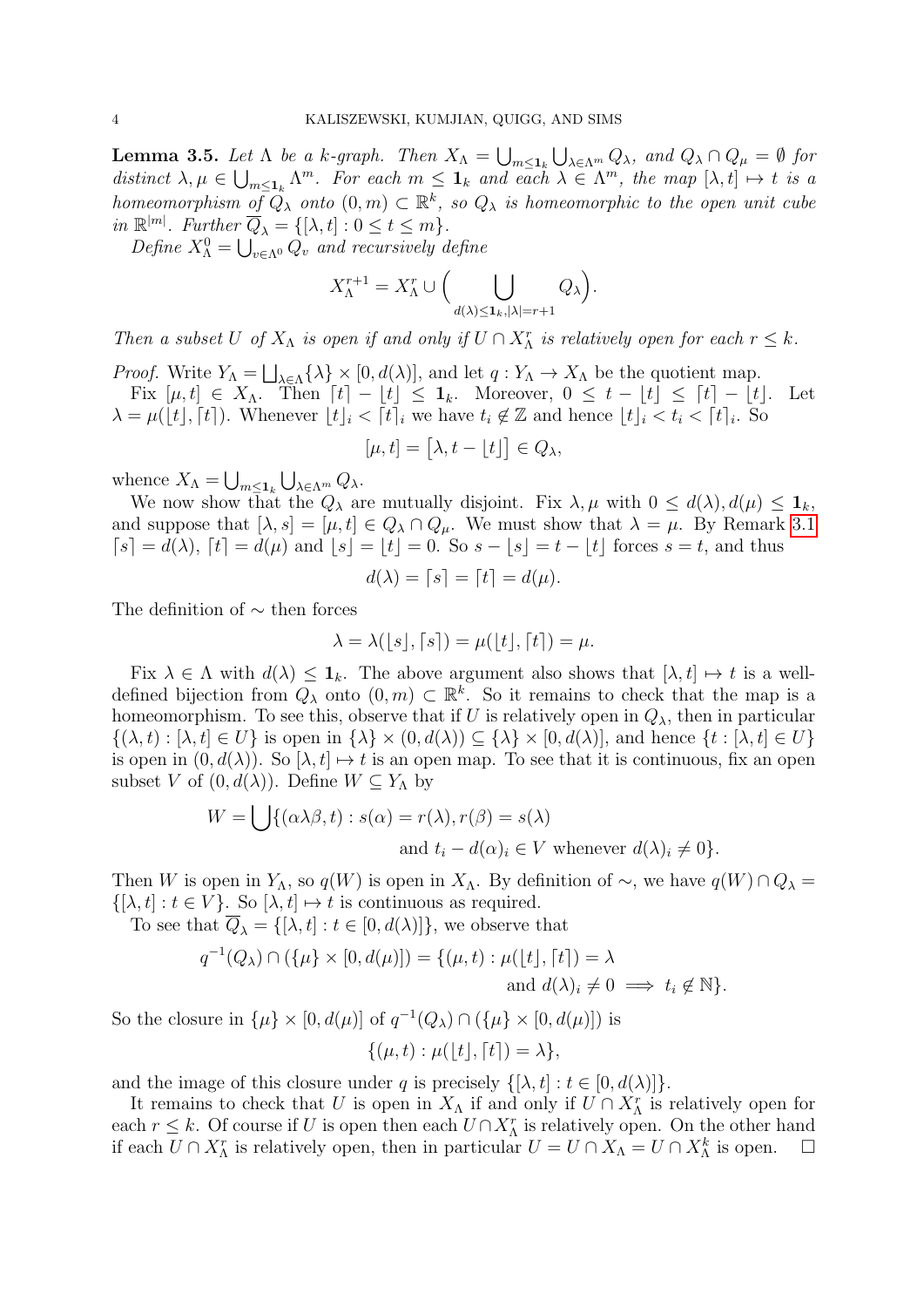**Corollary 3.6.** Let  $\Lambda$  be a k-graph. Then  $X_{\Lambda}$  is a k-dimensional CW-complex with rskeleton  $X_{\Lambda}^r$  as defined in Lemma [3.5](#page-5-0) for each  $r \leq k$ . In particular, the open cells in the CW-complex are the  $Q_{\lambda}$  where  $d(\lambda) \leq \mathbf{1}_k$ , and the closed cells are the  $Q_{\lambda}$ .

In fact, Appendix A of [\[10\]](#page-24-7) shows that each k-graph  $\Lambda$  gives rise to a cubical set whose r-cubes are  $\bigcup_{m\leq 1_k,|m|=r}\Lambda^m$ , and Theorem B.2 of [\[10\]](#page-24-7) shows that  $X_\Lambda$  is homeomorphic to the topological realisation of that cubical set, providing a somewhat indirect alternative proof of the preceding corollary.

Remark 3.7. We will mainly be interested in connected  $k$ -graphs in this paper. However, it is not difficult to check that  $\Lambda$  is connected if and only if  $X_{\Lambda}$  is connected, and that the connected components of  $X_{\Lambda}$  are precisely the topological realizations of the connected components of  $\Lambda$ .

Remark 3.8. Let X be a connected CW-complex. Since every CW-complex is locally con-tractible (see [\[4,](#page-23-2) Proposition A.4]), X is path-connected, locally connected and semilocally simply-connected. Hence, X possesses a universal cover. Let  $\Lambda$  be a connected k-graph; then since  $X_{\Lambda}$  is a connected CW-complex it possesses a universal cover as well.

3.1. Examples. In [\[10\]](#page-24-7), a number of examples of 2-graphs are presented using "planar diagrams." Here we will show that the topological realizations of those 2-graphs are homeomorphic to the spaces whose homology they were constructed to reflect.

Recall from [\[10\]](#page-24-7) that the 2-cubes of a 2-graph  $\Lambda$  are the morphisms of degree  $(1, 1)$ , and that a commuting diagram (in the category  $\Lambda$ ) that includes all 2-cubes as commuting squares is called a *planar diagram* for  $\Lambda$ . To see how these diagrams relate to the topological realizations of the corresponding 2-graphs, we present another description of  $X_\Lambda$ in terms of cubes.

**Lemma 3.9.** Let  $\Lambda$  be a k-graph. Then  $X_{\Lambda}$  is homeomorphic to the quotient of the topological disjoint union  $\bigsqcup_{d(\lambda)\leq 1_k} {\lambda} \times [0, d(\lambda)]$  by the equivalence relation R generated by

$$
\bigcup_{m \leq \mathbf{1}_k} \bigcup_{m_i=1} \Big( \big\{ \big( (\lambda \alpha, t), (\lambda, t) \big) : \lambda \in \Lambda^{m-e_i}, \alpha \in s(\lambda) \Lambda^{e_i} \big\} \cup \big\{ \big( (\alpha \lambda, t + d(\alpha)), (\lambda, t) \big) : \lambda \in \Lambda^{m-e_i}, \alpha \in \Lambda^{e_i} r(\lambda) \} \Big).
$$

*Proof.* By [\[10,](#page-24-7) Theorem B.2],  $X_{\Lambda}$  is homeomorphic to the topological realization of the associated cubical set. Since, in the topological realization of a cubical set, every point has a representative in a nondegenerate cube, the topological realization of the cubical set of  $\Lambda$  is precisely the quotient described above.

The preceding lemma implies that if E is a planar diagram for a 2-graph  $\Lambda$ , then the topological realization of  $\Lambda$  is homeomorphic to the space obtained by pasting a unit square into each commuting square in  $E$ , and then identifying all instances of any given edge or vertex in an orientation-preserving way.

To describe the examples in this section, recall that the 1-skeleton, or just skeleton, of a k-graph is the directed graph E with vertices  $\Lambda^0$  and edges  $\bigsqcup_{i=1}^k \Lambda^{e_i}$  drawn using kdifferent colours to distinguish the different degrees. There is a complete characterisation of which k-colored graphs give rise to k-graphs  $[3, 5]$  $[3, 5]$ , but for our purposes it suffices to recall the following special case of the construction of  $[6, Section 6]$ : if E is a 2-colored graph (with edges colored blue and red, say) and if, for every bi-colored path  $ef$  in  $E^2$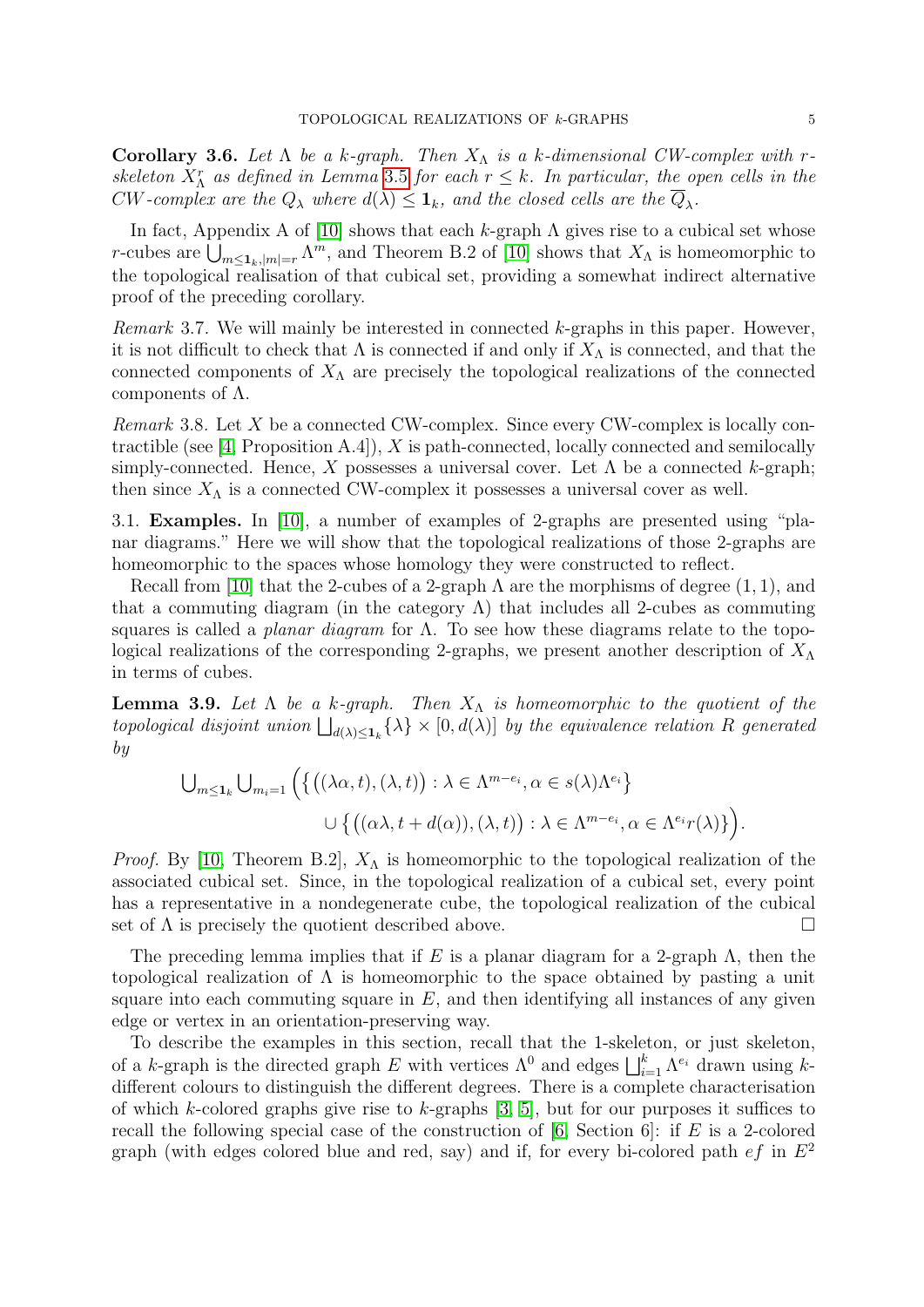there is a unique bi-colored  $f'e'$  with the same range and source but with the colors occurring in the reverse order, then there is a unique 2-graph  $\Lambda$  whose 1-skeleton is E.

The diagrams in the following examples are reproduced from [\[10\]](#page-24-7); edges of degree  $(1, 0)$ are blue and solid, and edges of degree (0, 1) are red and dashed.

<span id="page-7-0"></span>Example3.10 ([\[10,](#page-24-7) Example 5.4]). Let  $\Lambda$  be the 2-graph with planar diagram and skeleton below.



If we paste a square into each commuting square in the planar diagram on the left, and then identify all instances of any given edge or vertex, the resulting space is that obtained by pasting a square onto each commuting square in the skeleton on the right, so is homeomorphic to a sphere. In particular, the fundamental group of this 2-graph is trivial.

Example3.11 ([\[10,](#page-24-7) Example 5.5]). Consider the 2-graph  $\Sigma$  with planar diagram on the left and skeleton on the right in the following diagram.



The argument of the preceding example shows that the topological realization of this 2-graph is a 2-torus. In particular, its fundamental group is  $\mathbb{Z}^2$ .

<span id="page-7-1"></span>Example3.12 ([\[10,](#page-24-7) Example 5.6]). Let  $\Lambda$  be the 2-graph with planar diagram on the left and skeleton on the right in the following diagram.

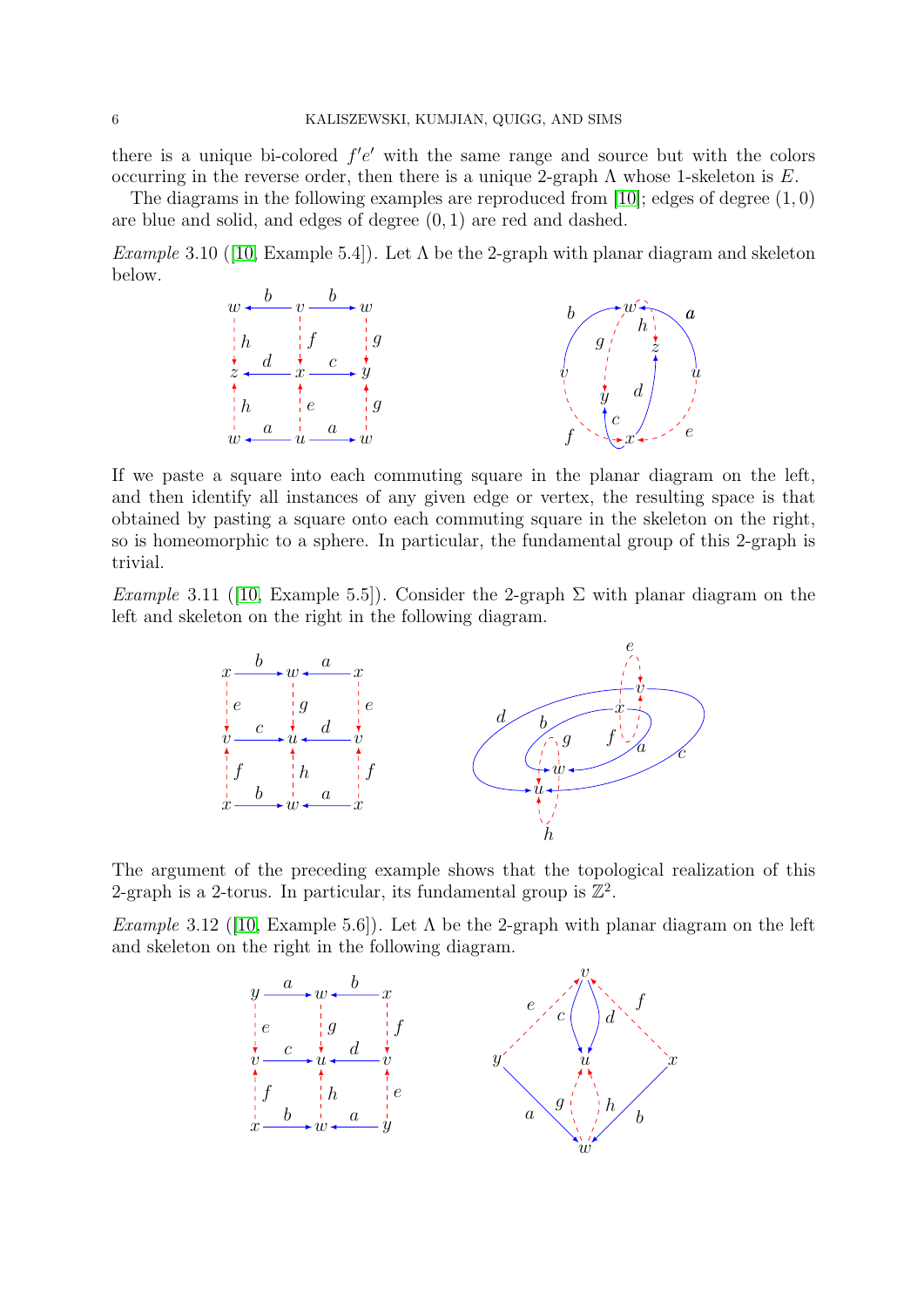Arguing as in the preceding two examples, we see that the topological realization of this 2-graph is homeomorphic to the projective plane.

<span id="page-8-1"></span>Example 3.13. Consider the 2-graph  $\Lambda$  with planar diagram on the left and skeleton on the right in the following diagram.



Arguing as above, we see that the topological realization of this 2-graph is a Klein bottle, and in particular that its fundamental group is  $\mathbb{F}_2/\langle abab^{-1} \rangle$ .

### 4. The fundamental group of a higher-rank graph

In proving that the algebraic and topological fundamental groups of a k-graph are isomorphic, on the algebraic side we need to pass from the fundamental groupoid to the fundamental group. Here we show how to do this.

First of all, we quote the following theorems from topology (see, e.g., [\[11\]](#page-24-8)). Let X be a connected k-dimensional CW-complex.

- (1) [\[11,](#page-24-8) Theorem VII.4.1] The inclusion  $X^2 \hookrightarrow X$  induces an isomorphism  $\pi_1(X^2) \cong$  $\pi_1(X)$ .
- (2) [\[11,](#page-24-8) Theorem VII.2.1] Let  $\iota : X^1 \hookrightarrow X^2$  denote the inclusion map. Denote by  $Q = ((0,0), (1, 1))$  the open unit square in  $\mathbb{R}^2$ , let  $\overline{Q}$  be the closed unit square, and let  $\partial Q = \overline{Q} \setminus Q$ . Each 2-cell attached to form  $X^2$  is determined by a "characteristic map"  $f_i : \overline{Q} \to X^2$ , namely a continuous map taking Q homeomorphically onto an open set in  $X^2 \setminus X^1$  such that  $f_i(\partial Q) \subset X^1 \setminus X^2$ . Let  $\varphi$  denote a generator of  $\pi_1(\partial Q)$ . Then  $\iota_* : \pi_1(X^1) \to \pi_1(X^2)$  is a surjective homomorphism whose kernel is the normal subgroup generated by the images  $f_{i*}(\varphi)$  under the characteristic maps.
- (3) [\[11,](#page-24-8) Theorem VI.5.2]  $\pi_1(X^1) \cong \mathbb{F}_n$ , where *n* is the cardinality of the set of edges in  $E<sup>1</sup>$  remaining after a maximal tree has been removed.

We next give some background from [\[16\]](#page-24-9). Let  $\mathcal C$  be a small category.

A *congruence relation* on  $\mathcal C$  is an equivalence relation R on  $\mathcal C$  such that

<span id="page-8-0"></span>(4.1) if 
$$
(\alpha, \beta) \in R
$$
 then  $s(\alpha) = s(\beta)$  and  $r(\alpha) = r(\beta)$ , and

(4.2) if 
$$
(\alpha, \beta), (\lambda, \mu) \in R
$$
 and  $s(\alpha) = r(\lambda)$ , then  $(\alpha \lambda, \beta \mu) \in R$ .

In this case the quotient  $C/R$  is a category, and the quotient map  $Q : C \to C/R$  is a functor.

If  $S \subset \mathcal{C} \times \mathcal{C}$  satisfies [\(4.1\)](#page-8-0), then there is a smallest congruence relation on  $\mathcal{C}$  containing S, which we say is generated by S.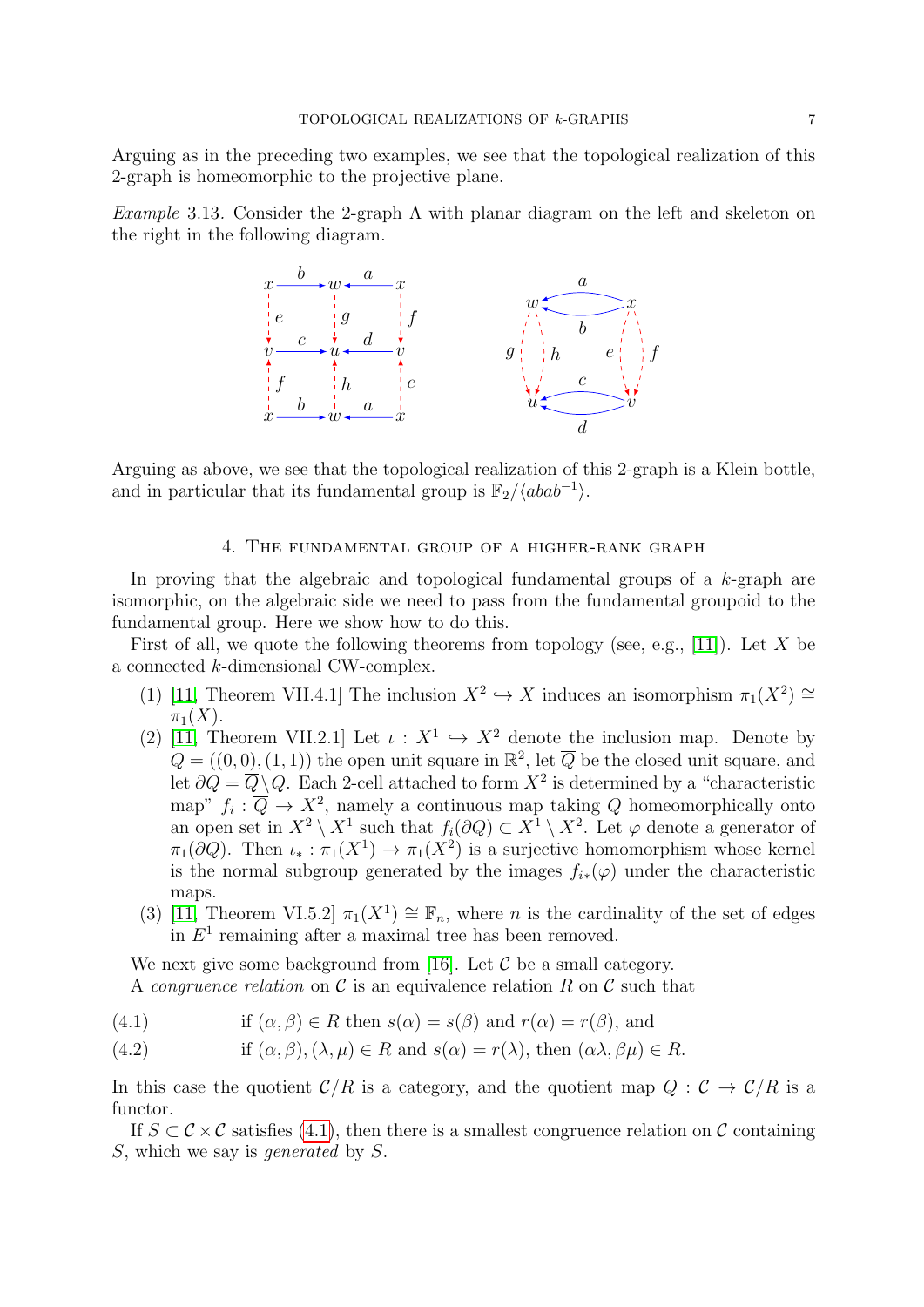We are primarily interested in the case where  $\mathcal C$  is a groupoid, which we will typically denote by  $\mathcal G$ . Also, we will make the standing assumption that  $\mathcal G$  is connected in the sense that  $vGu \neq \emptyset$  for all units v, u of G.

A subgroupoid  $\mathcal N$  of  $\mathcal G$  is normal if

$$
(4.3) \t\t \mathcal{N}^0 = \mathcal{G}^0, \text{ and}
$$

(4.4) 
$$
\beta \alpha \beta^{-1} \in \mathcal{N} \text{ for all } \alpha \in \mathcal{N}(u), \beta \in \mathcal{G}u, \text{ and } u \in \mathcal{G}^0.
$$

The following is our main technical tool allowing us to pass from the fundamental groupoid to the fundamental group. Recall that for a unit u of a groupoid  $\mathcal{G}$ , we write  $\mathcal{G}(u)$  for the isotropy group  $u\mathcal{G}u$  at u.

<span id="page-9-2"></span>**Proposition 4.1.** Let  $S \subset \mathcal{G} \times \mathcal{G}$  satisfy [\(4.1\)](#page-8-0), let R be the congruence relation on  $\mathcal{G}$ generated by S, let  $\mathcal{H} = \mathcal{G}/R$  be the quotient groupoid, and let  $Q : \mathcal{G} \to \mathcal{H}$  be the quotient map. Fix  $u \in \mathcal{G}^0$ , and for each  $v \in \mathcal{G}^0$  choose  $\kappa_v \in v\mathcal{G}u$ , with  $\kappa_u = u$ . Let K be the normal subgroup of  $G(u)$  generated by

(4.5) 
$$
\{\kappa_{r(\alpha)}^{-1}\alpha\beta^{-1}\kappa_{r(\alpha)} : (\alpha,\beta) \in S\}.
$$

Then  $\mathcal{H}(u) = \mathcal{G}(u)/K$ .

*Proof.* Let  $\mathcal{N} = \ker Q$ , so that  $\mathcal{H} = \mathcal{G}/\mathcal{N}$ . Put

<span id="page-9-0"></span>
$$
T = \{ \alpha \beta^{-1} : (\alpha, \beta) \in S \}.
$$

Then N is the normal subgroupoid of G generated by T, and K is the normal subgroup of  $\mathcal{G}(u)$  generated by

(4.6) 
$$
\bigcup_{v \in \mathcal{G}^0} \kappa_v^{-1}(T \cap \mathcal{G}(v)) \kappa_v.
$$

It suffices to show that  $\mathcal{N}(u) = K$ .

Since  $T \subset \bigcup_{v \in \mathcal{G}^0} \mathcal{G}(v)$ , the group  $\mathcal{N}(u)$  coincides with the subgroup of  $\mathcal{G}(u)$  generated by

$$
\bigcup_{\substack{v \in \mathcal{G}^0 \\ \beta \in v\mathcal{G}u}} \beta^{-1}(T \cap \mathcal{G}(v))\beta.
$$

We need to know that  $\mathcal{N}(u)$  is generated as a normal subgroup by the smaller set [\(4.6\)](#page-9-0). Since K is normal, it is easy to see that for each  $v \in \mathcal{G}^0$  and  $\beta \in v\mathcal{G}u$  we have

$$
\beta^{-1}(T \cap \mathcal{G}(v))\beta \subset \kappa_v^{-1}(T \cap \mathcal{G}(v))\kappa_v,
$$

and the result follows.  $\Box$ 

Our next goal is to show how to pass from the fundamental groupoid to the fundamental group, which we do in Corollary [4.5.](#page-11-0) Let  $\Lambda$  be a connected k-graph, and let E be its 1skeleton. Let  $\mathcal{G}(\Lambda)$  and  $\mathcal{G}(E)$  denote the fundamental groupoids of  $\Lambda$  and  $E$ , respectively. We will find it convenient to package the commuting squares of  $\Lambda$  as "commutativity" conditions<sup>"[1](#page-9-1)</sup> in E: each commuting square is of the form  $\lambda = ef = gh$  with  $d(e) = d(h)$  $e_i, e(f) = d(g) = e_j$ , and  $i \neq j$ . We regard the edge-paths  $ef$  and  $gh$  as elements of  $\mathcal{G}(E)$ , we associate to  $\lambda$  the pair  $(ef, gh) \in \mathcal{G}(E) \times \mathcal{G}(E)$ , and we let S denote the set of all such pairs (and we abuse terminology by referring to these pairs as commuting squares also).

<span id="page-9-1"></span> $1$ in the terminology of [\[16\]](#page-24-9)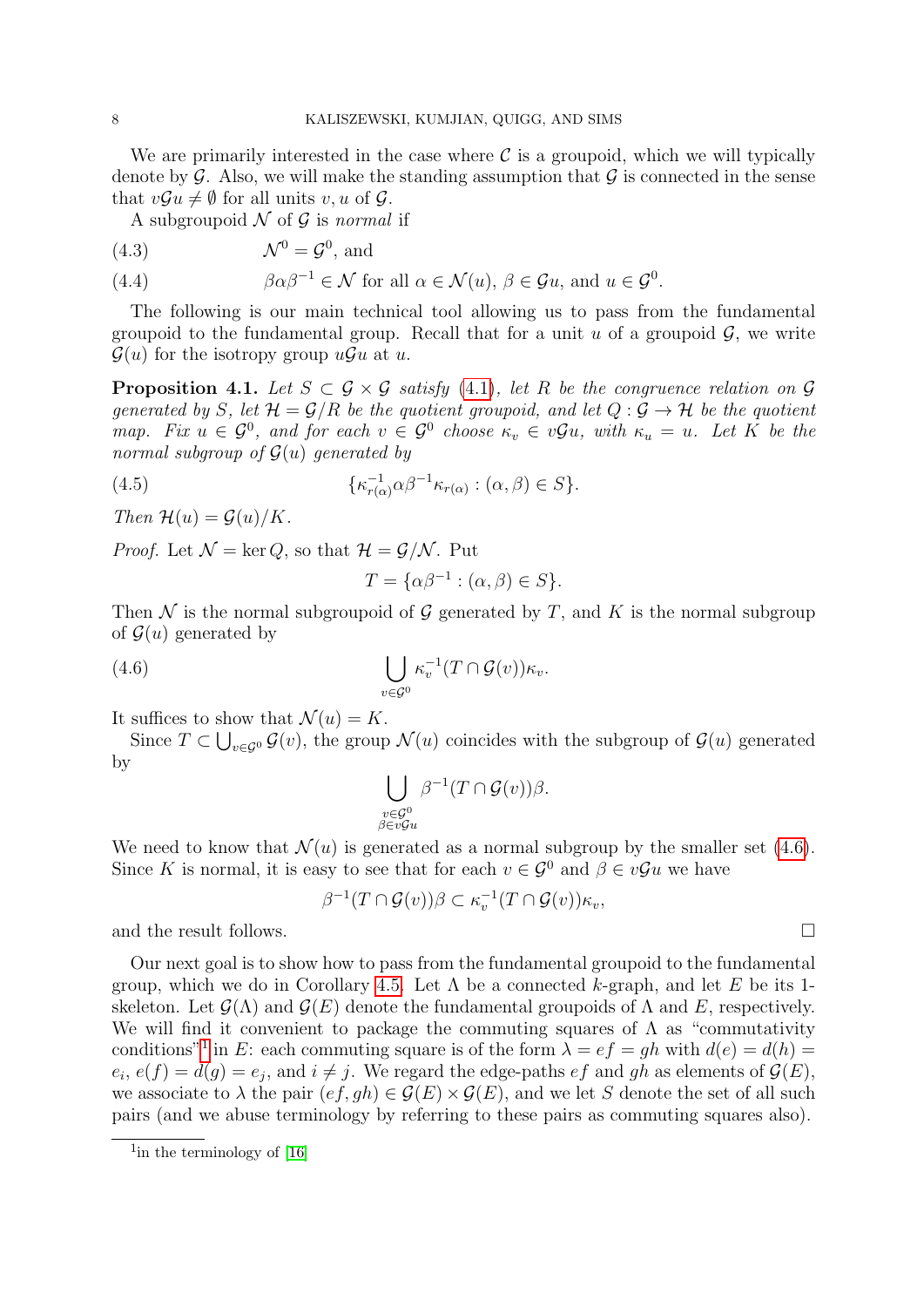As discussed in the paragraph following [\[12,](#page-24-3) Definition 5.6], it follows from [\[12,](#page-24-3) Theorem 5.5] that

$$
\mathcal{G}(\Lambda) \cong \mathcal{G}(E)/R,
$$

where R is the congruence relation on  $\mathcal{G}(E)$  generated by S. In the following corollary, we identify the fundamental group; this corollary can be regarded as making precise the discussion in [\[12,](#page-24-3) Section 6].

<span id="page-10-0"></span>Corollary 4.2. Let  $S \subset \mathcal{G}(E) \times \mathcal{G}(E)$  be the commuting squares of a connected k-graph  $\Lambda$ , and let R be the congruence relation on  $\mathcal{G}(E)$  generated by S. Then for any vertex  $u \in \Lambda^0$  we have

$$
\pi_1(\Lambda, u) \cong \pi_1(E, u)/K,
$$

where K is the normal subgroup of  $\pi(E, u)$  generated by the set

$$
\{\kappa_{r(\alpha)}^{-1}\alpha\beta^{-1}\kappa_{r(\alpha)} : (\alpha,\beta) \in S\}.
$$

*Proof.* This follows immediately from Proposition [4.1.](#page-9-2)

We now proceed toward our main result on the fundamental groups, namely  $\pi_1(\Lambda, u) \cong$  $\pi_1(X_\Lambda, u)$ .

First, some notation: for each  $n \ge 1$  and each commuting n-cube  $\lambda \in \Lambda$ , let  $f_{\lambda}$  be the associated map attaching an *n*-cell to  $X^{n-1}$  in the formation of  $X^n$ . Let  $Q^n$  be the open unit cube in  $\mathbb{R}^n$ . Recall that

$$
Q_{\lambda} = f_{\lambda}(Q^n)
$$
 and  $\overline{Q}_{\lambda} = f_{\lambda}(\overline{Q^n}).$ 

Moreover, if  $e \in E^1$  then the homotopy class  $[f_e]$  may be regarded as an element of  $\mathcal{G}(X^1)$ , the fundamental groupoid of the 1-skeleton.

<span id="page-10-1"></span>**Lemma 4.3.** Define  $\theta : E^1 \to \mathcal{G}(X^1)$  by

$$
\theta(e) = [f_e].
$$

Then  $\theta$  extends to a groupoid homomorphism of  $\mathcal{G}(E)$  into  $\mathcal{G}(X^1)$ , and for each  $u \in \Lambda^0$ ,  $\theta$  restricts to an isomorphism  $\theta : \pi_1(E, u) \to \pi_1(X^1, u)$ .

Proof. This is routine, although the result in this form does not appear to be readily available in the literature. The first part follows from the techniques in the proof of [\[17,](#page-24-10) Theorem 3.7.3], and then the second part follows from the observations that, since Λ is connected, so are the 1-skeleton E and the 1-dimensional CW-complex  $X^1$ , and both fundamental groups  $\pi_1(E, u)$  and  $\pi_1(X^1, u)$  are free, with the same number of generators (see, e.g., [\[17,](#page-24-10) Corollary 3.7.5], [\[11,](#page-24-8) Theorem 6.5.2]).

For the following lemma, recall from the opening of the section that  $\varphi$  denotes the boundary of the unit square in  $\mathbb{R}^2$ .

<span id="page-10-2"></span>**Lemma 4.4.** Let K be as in Corollary [4.2](#page-10-0), and let L be the normal subgroup of  $\pi_1(X^1, u)$ generated by  $\{f_{\lambda}(\varphi):\lambda \text{ is a commuting square in } \Lambda\}$ . Then  $\theta(K) = L$ .

*Proof.* Let  $\lambda = ef = gh$ , where  $d(e) = d(h) = e_i$  and  $d(f) = d(g) = e_i$  with  $i \neq j$ . Then it follows from the definitions that

> $\theta\left(\kappa_{r(e)}^{-1}\right)$  $\frac{1}{r(e)} e f h^{-1} g^{-1} \kappa_{r(e)}$  is equal either to  $f_{\lambda}(\varphi)$  or to  $f_{\lambda}(\varphi^{-1}),$

and the lemma follows.  $\Box$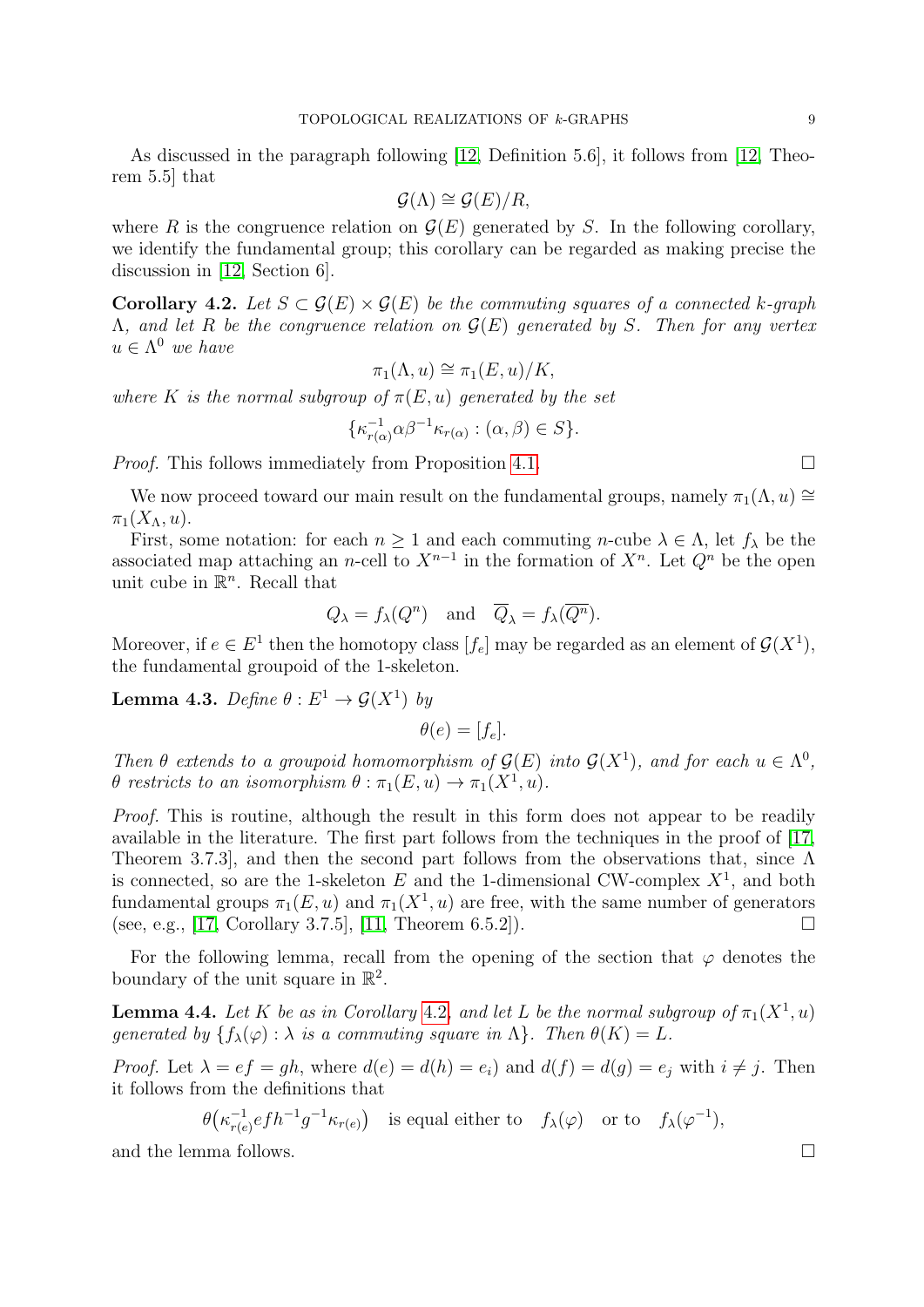<span id="page-11-0"></span>Corollary 4.5. The isomorphism  $\pi_1(E, u) \cong \pi_1(X^1, u)$  of fundamental groups of 1skeletons induces an isomorphism  $\pi_1(\Lambda, u) \cong \pi_1(X_\Lambda, u)$ .

Proof. This follows from Lemmas [4.3](#page-10-1) and [4.4](#page-10-2) because

$$
\pi_1(\Lambda, u) \cong \pi_1(E, u)/K
$$
 and  $\pi_1(X_{\Lambda}, u) \cong \pi_1(X^1, u)/L$ .

### 5. FUNCTORIALITY

We prove here that quasimorphisms of  $k$ -graphs induce continuous maps of topological realizations. In particular, topological realization is a functor from the category of higher rank graphs and quasimorphisms to that of topological spaces and continuous maps. For quasimorphisms which carry edges to edges — for example,  $k$ -graph morphisms — the induced map of topological realizations is injective if and only if the original quasimorphism is injective, and is surjective if and only if the original quasimorphism is surjective.

Recall from [\[10\]](#page-24-7) that if  $\pi : \mathbb{N}^k \to \mathbb{N}^l$  is a homomorphism, and if  $\Lambda$  is a k-graph and Γ an *l*-graph, then a π-quasimorphism from Λ to Γ is a functor  $\phi : \Lambda \to \Gamma$  such that  $d(\phi(\lambda)) = \pi(d(\lambda))$  for all  $\lambda \in \Lambda$ .

<span id="page-11-2"></span>**Proposition 5.1.** Let  $\Lambda$  be a k-graph and  $\Gamma$  an l-graph. Fix a homomorphism  $\pi : \mathbb{N}^k \to$  $\mathbb{N}^l$ . Extend this to a homomorphism  $\widetilde{\pi}: \mathbb{R}^k \to \mathbb{R}^l$  by  $\widetilde{\pi}(t) = \sum_{i=1}^k t_i \pi(e_i)$ . Suppose that  $\varphi : \Lambda \to \Gamma$  is a  $\pi$ -quasimorphism. Then there is a continuous map  $\widetilde{\varphi} : X_{\Lambda} \to X_{\Gamma}$  defined by

$$
\widetilde{\varphi}([\lambda, t]) = [\varphi(\lambda), \widetilde{\pi}(t)].
$$

Moreover, if  $\pi': \mathbb{N}^l \to \mathbb{N}^h$  is another homomorphism,  $\Sigma$  is an h-graph and  $\varphi': \Gamma \to \Sigma$  is a  $\pi'$ -quasimorphism, then  $\varphi' \circ \varphi$  is a  $\pi' \circ \pi$ -quasimorphism, and  $\widetilde{\varphi}' \circ \widetilde{\varphi} = (\varphi \circ \varphi')^{\sim}$ .

*Proof.* We first show that  $\tilde{\varphi}$  is well-defined. Suppose that  $(\lambda, s) \sim (\mu, t)$ . We must show that  $(\varphi(\lambda), \tilde{\pi}(s)) \sim (\varphi(\mu), \tilde{\pi}(t))$ . We have  $\tilde{\pi}(t) = \tilde{\pi}(|t|) + \tilde{\pi}(t - |t|)$ . Since  $\tilde{\pi}(|t|) =$  $\pi(\lfloor t \rfloor) \in \mathbb{N}^l$ , we have  $\lfloor \widetilde{\pi}(\lfloor t \rfloor) + x \rfloor = \pi(\lfloor t \rfloor) + \lfloor \widetilde{\pi}(x) \rfloor$  for all  $x \in \mathbb{R}^k$ . Hence

$$
\begin{aligned} \widetilde{\pi}(s) - \lfloor \widetilde{\pi}(s) \rfloor &= \left( \widetilde{\pi}(\lfloor s \rfloor) + \widetilde{\pi}(s - \lfloor s \rfloor) \right) - \lfloor \widetilde{\pi}(\lfloor s \rfloor) + \widetilde{\pi}(s - \lfloor s \rfloor) \rfloor \\ &= \widetilde{\pi}(\lfloor s \rfloor) + \widetilde{\pi}(s - \lfloor s \rfloor) - \widetilde{\pi}(\lfloor s \rfloor) - \lfloor \widetilde{\pi}(s - \lfloor s \rfloor) \rfloor \\ &= \widetilde{\pi}(s - \lfloor s \rfloor) - \lfloor \widetilde{\pi}(s - \lfloor s \rfloor) \rfloor. \end{aligned}
$$

Likewise,  $\tilde{\pi}(t) - [\tilde{\pi}(t)] = \tilde{\pi}(t - \lfloor t \rfloor) - [\tilde{\pi}(t - \lfloor t \rfloor)]$ . Since  $(\lambda, s) \sim (\mu, t)$ , we have  $s - \lfloor s \rfloor =$  $t - |t|$ , and hence

(5.1) 
$$
\widetilde{\pi}(s) - \lfloor \widetilde{\pi}(s) \rfloor = \widetilde{\pi}(t) - \lfloor \widetilde{\pi}(t) \rfloor.
$$

So to show that  $(\varphi(\lambda), \tilde{\pi}(s)) \sim (\varphi(\mu), \tilde{\pi}(t))$ , it remains to show that

<span id="page-11-1"></span>
$$
\varphi(\lambda)(\lfloor \widetilde{\pi}(s) \rfloor, \lceil \widetilde{\pi}(s) \rceil) = \varphi(\mu)(\lfloor \widetilde{\pi}(t) \rfloor, \lceil \widetilde{\pi}(t) \rceil).
$$

Since  $\lfloor s \rfloor \leq s \leq \lceil s \rceil$ , we have  $\pi(\lfloor s \rfloor) \leq \pi(s) \leq \pi(\lceil s \rceil)$  and similarly for t. Since  $\pi(\lfloor s \rfloor) \pi(\lceil s \rceil) \in \mathbb{N}^l$  it follows from the definition of the floor and colling functions that  $\pi([s])$ ,  $\pi([s]) \in \mathbb{N}^l$ , it follows from the definition of the floor and ceiling functions that

$$
\pi([s]) \leq [\widetilde{\pi}(s)] \leq \widetilde{\pi}(s) \leq [\widetilde{\pi}(s)] \leq \pi([s]).
$$

Moreover, since  $(\lambda, s) \sim (\mu, t)$  and since  $\varphi$  is a  $\pi$ -quasimorphism, we have

$$
\varphi(\lambda)(\pi([s]), \pi([s])) = \varphi(\lambda([s], [s]))
$$
  
= 
$$
\varphi(\mu([t], [t])) = \varphi(\mu)(\pi([t]), \pi([t])).
$$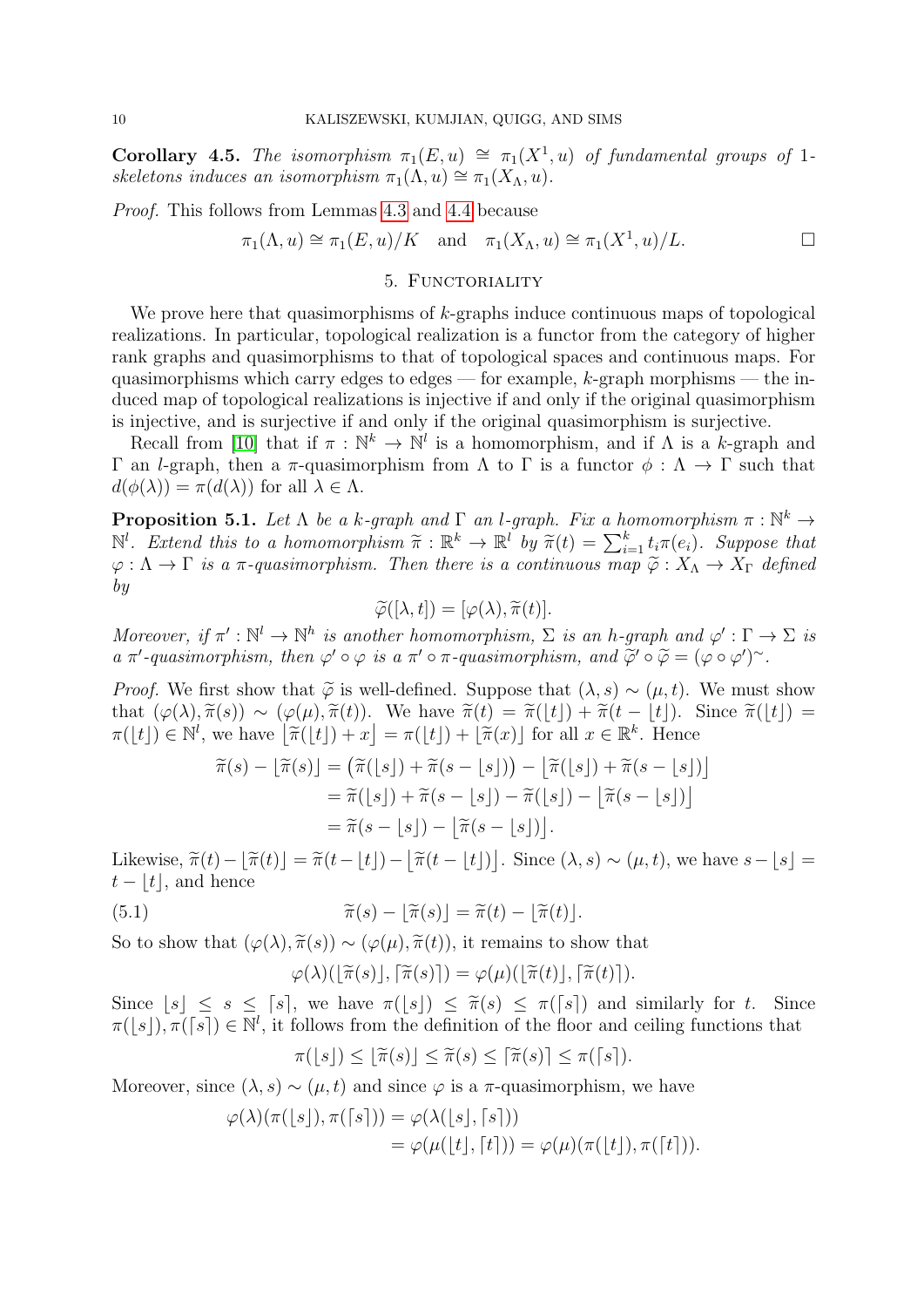Moreover, equation [\(5.1\)](#page-11-1) forces  $\lceil \tilde{\pi}(s) \rceil - \lfloor \tilde{\pi}(s) \rfloor = \lceil \tilde{\pi}(t) \rceil - \lfloor \tilde{\pi}(t) \rfloor$ . Since  $(\lambda, s) \sim (\mu, t)$  we have  $s - |s| = t - |t|$  and hence

$$
\lfloor \widetilde{\pi}(s) \rfloor - \pi(\lfloor s \rfloor) = \lfloor \widetilde{\pi}(t) \rfloor - \pi(\lfloor t \rfloor).
$$

So

$$
\varphi(\lambda)(\lfloor \widetilde{\pi}(s) \rfloor, \lceil \widetilde{\pi}(s) \rceil)
$$
\n
$$
= (\varphi(\lambda)(\widetilde{\pi}(\lfloor s \rfloor), \widetilde{\pi}(\lceil s \rceil))) (\lfloor \widetilde{\pi}(s) \rfloor - \widetilde{\pi}(\lfloor s \rfloor),
$$
\n
$$
\lfloor \widetilde{\pi}(s) \rfloor - \widetilde{\pi}(\lfloor s \rfloor) + (\lceil \widetilde{\pi}(s) \rceil - \lfloor \widetilde{\pi}(s) \rfloor))
$$
\n
$$
= (\varphi(\mu)(\widetilde{\pi}(\lfloor t \rfloor), \widetilde{\pi}(\lceil t \rceil))) (\lfloor \widetilde{\pi}(t) \rfloor - \widetilde{\pi}(\lfloor t \rfloor),
$$
\n
$$
\lfloor \widetilde{\pi}(t) \rfloor - \widetilde{\pi}(\lfloor t \rfloor) + (\lceil \widetilde{\pi}(t) \rceil - \lfloor \widetilde{\pi}(t) \rfloor))
$$
\n
$$
= \varphi(\mu)(\lfloor \widetilde{\pi}(t) \rfloor, \lceil \widetilde{\pi}(t) \rceil).
$$

Hence  $\tilde{\varphi}$  is well-defined. To see that it is continuous, fix an open subset U of  $X_{\Gamma}$ . By definition of the quotient topology on  $X_{\Lambda}$ , to show that  $\tilde{\varphi}^{-1}(U)$  is open, we must show<br>that for each  $\lambda \in \Lambda$ , the set  $\{s \in [0, d(\lambda)] : \tilde{\varphi}([0, s]) \in H\}$  is open in  $[0, d(\lambda)]$ . Since that for each  $\lambda \in \Lambda$ , the set  $\{s \in [0, d(\lambda)] : \widetilde{\varphi}([\lambda, s]) \in U\}$  is open in  $[0, d(\lambda)]$ . Since  $\widetilde{\varphi}([\lambda, s]) = [\varphi(\lambda), \widetilde{\pi}(s)],$  we have

$$
\{s \in [0, d(\lambda)] : \widetilde{\varphi}([\lambda, s]) \in U\} = \widetilde{\pi}^{-1}(\{t \in [0, \pi(d(\lambda))]: [\varphi(\lambda), t] \in U\}).
$$

Since U is open in  $X_{\Gamma}$ , the set  $\{t \in [0, \pi(d(\lambda))]: [\varphi(\lambda), t] \in U\}$  is open in  $[0, \pi(d(\lambda))]$ . So continuity of  $\tilde{\pi}$  implies that  $\{s \in [0, d(\lambda)] : \tilde{\varphi}([\lambda, s]) \in U\}$  is open also. That  $\varphi' \circ \varphi$  is a  $\pi' \circ \pi$  quasimorphism is routing. For  $[\lambda, t] \in X$ , we have  $\pi' \circ \pi$ -quasimorphism is routine. For  $[\lambda, t] \in X_{\Lambda}$ , we have

$$
\widetilde{\varphi}' \circ \widetilde{\varphi}([\lambda, t]) = \widetilde{\varphi}'([\varphi(\lambda), \widetilde{\pi}(t)]) = [\varphi' \circ \varphi(\lambda), \pi' \circ \pi(t)] = (\varphi \circ \varphi')^{\sim}([\lambda, t]),
$$

which establishes the final assertion and completes the proof.  $\Box$ 

Remark 5.2. Suppose that  $k = l$  and  $\pi$  is the identity map, so that  $\varphi : \Lambda \to \Gamma$  is a morphism of k-graphs. Using the decompositions  $X_{\Lambda} = \bigsqcup_{0 \leq d(\lambda) \leq \mathbf{1}_k} Q_{\lambda}$  and  $X_{\Gamma} = \bigsqcup_{0 \leq d(\gamma) \leq \mathbf{1}_l} Q_{\gamma}$ of Lemma [3.5,](#page-5-0) we see that  $\tilde{\varphi}$  is determined by  $\tilde{\varphi}([\lambda, t]) = [\varphi(\lambda), t]$  whenever  $\overline{d(\lambda)} \leq 1_k$ and  $t \in (0, d(\lambda))$ .

**Proposition 5.3.** In addition to the hypotheses of Proposition [5.1](#page-11-2), suppose that  $\pi$  is rectilinear in the sense that each  $\pi(e_i)$  has the form  $n_i e_{j_i}$  for some  $n_i \in \mathbb{N}$  and  $j_i \leq l$ , and suppose also that  $\varphi$  is weakly surjective in the sense that for each  $\gamma \in \Gamma$  there exists  $\lambda \in \Lambda$  and  $p, q \in \mathbb{N}^k$  with  $p \leq q \leq \pi(d(\lambda))$  such that  $\gamma = \varphi(\lambda)(p, q)$ . Then  $\tilde{\varphi}$  is surjective.<br>If  $k - l$  and  $\pi$  is the identity so that  $\varphi$  is a k-graph morphism, and if  $\varphi$  is injective, then If  $k = l$  and  $\pi$  is the identity so that  $\varphi$  is a k-graph morphism, and if  $\varphi$  is injective, then  $\widetilde{\varphi}$  is also injective.

*Proof.* Suppose that  $\pi$  is rectilinear and  $\varphi$  is weakly surjective. Fix  $[\gamma, t] \in X_{\Gamma}$ . Fix  $\lambda \in \Lambda$ and  $p \in \mathbb{N}^l$  such that  $\varphi(\lambda)(p, p + d(\gamma)) = \gamma$ . Then  $[\gamma, t] = [\varphi(\lambda), p + t]$ . By hypothesis on  $\pi$  we have  $\pi(d(\lambda)) = \sum_{i=1}^k d(\lambda)_{i} n_i e_{j_i}$ . For  $h \leq l$  define  $\alpha_h = (n + t)_{h}/\pi(d(\lambda))_h$ . Let  $s = \sum_{i=1}^{k} \alpha_{j_i} d(\lambda)_{i} e_i$ . Then

$$
\widetilde{\pi}(s) = \sum_{i=1}^{k} \frac{(n+t)_{j_i}}{\pi(d(\lambda))_{j_i}} d(\lambda)_i \pi(e_i).
$$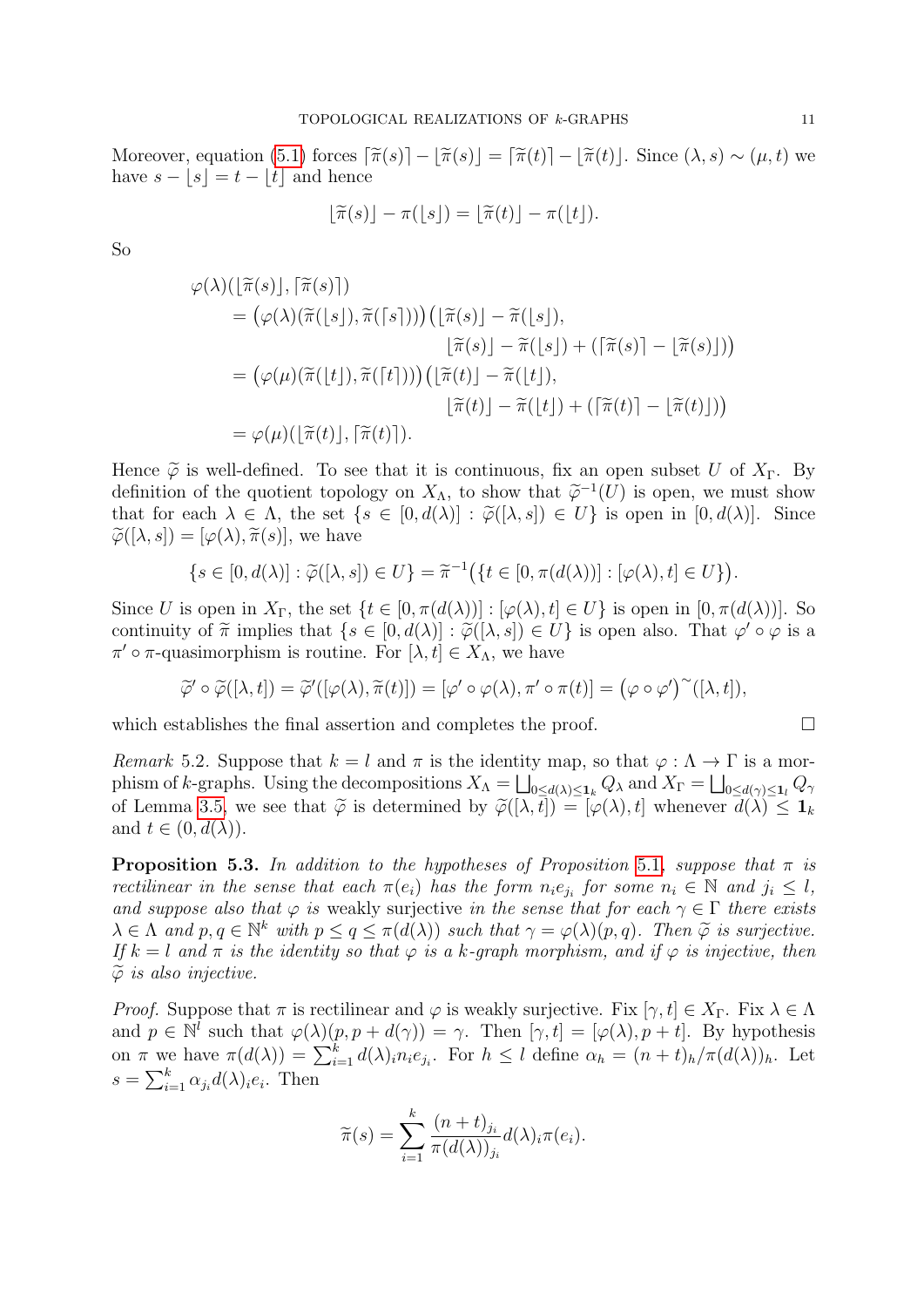Thus, for  $h \leq l$ , we have

$$
\pi(s)_h = \sum_{j_i=h} \frac{(n+t)_h}{\pi(d(\lambda))_h} \pi(d(\lambda)_i e_i) = \frac{(n+t)_h}{\pi(d(\lambda))_h} \pi(d(\lambda))_h = (n+t)_h.
$$

Since each  $\alpha_h \in [0,1]$ , we have  $s \in [0,d(\lambda)]$ , and we have  $\widetilde{\varphi}([\lambda,s]) = [\varphi(\lambda), n+t] = [\gamma,t]$ as required.

Now suppose that  $\varphi$  is an injective k-graph morphism. Suppose that  $\tilde{\varphi}([\lambda, s]) =$  $\widetilde{\varphi}([\mu, t])$ . Then  $[\varphi(\lambda), \widetilde{\pi}(s)] = [\varphi(\mu), \widetilde{\pi}(t)]$ . In particular,  $\varphi(\lambda)(\lfloor s \rfloor, \lceil s \rceil) = \varphi(\mu)(\lfloor t \rfloor, \lceil t \rceil)$ . Since  $\varphi$  is injective, it follows that  $\lambda([s], [s]) = \mu([t], [t])$ . Moreover, the equality  $[\varphi(\lambda), \tilde{\pi}(s)] = [\varphi(\mu), \tilde{\pi}(t)]$  implies that  $s - |s| = t - |t|$ . Hence  $[\lambda, s] = [\mu, t]$ .

In the preceding proposition, the hypothesis used to establish that  $\tilde{\varphi}$  is injective could be weakened to require just that  $\pi$  maps generators to generators and  $\varphi$  is injective. However, these two hypotheses imply that  $\Lambda$  consists entirely of paths of dimension at most l, and that  $\pi$  is a generator-to-generator injection on degrees of such paths. So locally,  $\varphi$  is just a relabeling of an injective k-graph morphism. The next example shows that it does not suffice to ask merely that each of  $\pi$  and  $\varphi$  be injective.

*Example* 5.4. Let  $E$  be the 1-graph



Define  $\pi : \mathbb{N} \to \mathbb{N}$  by  $\pi(n) = 2n$ . Define  $\varphi : E^* \to E^*$  by

$$
\varphi(\mu) = \mu \tau_1, \quad \varphi(\nu) = \nu \tau_1, \quad \varphi(\tau_i) = \tau_{2i} \tau_{2i+1},
$$

$$
\varphi(\alpha_i) = \alpha_{2i} \alpha_{2i-1} \quad \text{and} \quad \varphi(\beta_i) = \beta_{2i} \beta_{2i-1}.
$$

Then  $\pi$  is injective, and  $\varphi$  is an injective  $\pi$ -quasimorphism. However, for  $t \in [1/2, 1]$ , we have  $\widetilde{\varphi}(\mu, t) = [\tau_1, 2t - 1] = \widetilde{\varphi}(\nu, t)$ . So  $\widetilde{\varphi}$  is not injective.

The following result shows that the topological realization functor  $(\Lambda \mapsto X_{\Lambda}, \varphi \mapsto \tilde{\varphi})$ is faithful.

<span id="page-13-1"></span>**Lemma 5.5.** Let  $\varphi, \psi : \Lambda \to \Gamma$  be k-graphs morphisms such that  $\widetilde{\varphi} = \widetilde{\psi}$ . Then  $\varphi = \psi$ .

*Proof.* The equality  $\tilde{\varphi} = \tilde{\psi}$  implies that  $\varphi$  and  $\psi$  agree on commuting cubes, and in particular on edges. Since  $\Lambda$  is generated by its edges,  $\varphi$  and  $\psi$  must therefore coincide by functoriality (see Proposition [5.1\)](#page-11-2).

<span id="page-13-0"></span>**Lemma 5.6.** Let  $\varphi : \Lambda \to \Gamma$  be a morphism of k-graphs, and let  $\tilde{\varphi} : X_{\Lambda} \to X_{\Gamma}$  be the associated map between the topological realizations. Let  $u \in \Lambda^0$ , and let  $v = \varphi(u)$ . Then the isomorphisms  $\pi_1(\Lambda, u) \cong \pi_1(X_\Lambda, u)$  and  $\pi_1(\Gamma, v) \cong \pi_1(X_\Gamma, v)$  of Corollary [4.5](#page-11-0) make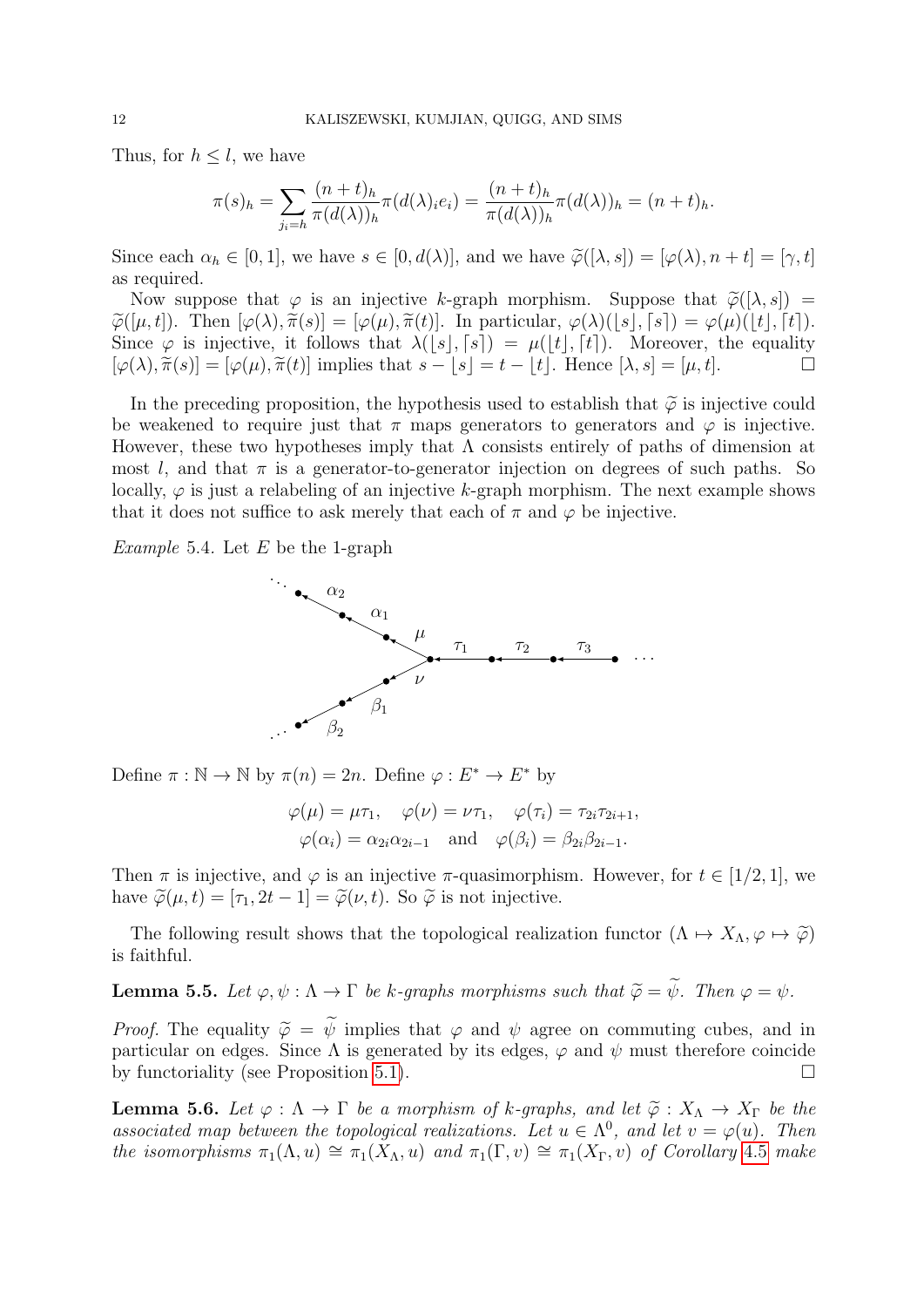the diagram



commute.

*Proof.* Since  $\varphi$  is a k-graph morphism, it restricts to a morphism  $\varphi^1 : E_\Lambda \to E_\Gamma$  of 1-skeletons. Proposition [5.1](#page-11-2) implies that  $\varphi^1$  induces a homomorphism  $\varphi_*^1 : \pi_1(E_\Lambda) \to$  $\pi_1(E_{\Gamma})$ . Lemma [4.3](#page-10-1) shows that  $\varphi^1_*$  is compatible with the induced homomorphism  $\widetilde{\varphi}^1_*$ :<br> $\pi_*(X^1) \to \pi_*(X^1)$ . The result then follows from Corollary 4.5  $\pi_1(X^1_\Lambda) \to \pi_1(X^1_\Gamma)$ . The result then follows from Corollary [4.5.](#page-11-0)

#### 6. Topological realizations and coverings of higher-rank graphs

We investigate the relationship between covering maps in the algebraic and topological senses. We will assume throughout this section that all k-graphs are connected and all spaces are connected CW-complexes.

Let  $\Lambda$  be a k-graph. Recall from [\[13\]](#page-24-4) that a *covering* of  $\Lambda$  is a surjective k-graph morphism  $p: \Omega \to \Lambda$  such that for all  $v \in \Omega^0$ , p maps  $\Omega v$  bijectively onto  $\Lambda p(v)$  and maps  $vΩ$  bijectively onto  $p(v)Λ$ .

Our main purpose here is to prove the following theorem.

<span id="page-14-1"></span>**Theorem 6.1.** If  $p : \Omega \to \Lambda$  is a covering of k-graphs, then  $\tilde{p} : X_{\Omega} \to X_{\Lambda}$  is a covering map of the topological realizations.

We know that  $\tilde{p}$  is a continuous surjection. We must show that  $X_{\Lambda}$  is covered by open sets U that are evenly covered, i.e.,  $\tilde{p}^{-1}(U)$  is a disjoint union of open sets that  $\tilde{p}$  maps<br>homoomorphically onto U homeomorphically onto U.

<span id="page-14-0"></span>**Observation 6.2.** Let  $x = [\lambda, t] \in X_\lambda$  with  $d(\lambda) \leq \mathbf{1}_k$  and  $t \in Q_\lambda$ .

- (1) It follows from the covering property of p that for each  $y \in p^{-1}(x)$  there is a unique  $\nu \text{ with } d(\nu) \leq \mathbf{1}_k \text{ such that } y \in Q_{\nu} \text{ and } p(\nu) = \lambda.$
- (2) For each  $i = 1, ..., k$ , we have  $0 < t_i < 1$  if  $d(\lambda)_i = 1$ , and  $t_i = 0$  if  $d(\lambda)_i = 0$ .
- (3) Suppose  $d(\mu) \leq \mathbf{1}_k$ . Then  $x \in Q_\mu$  if and only if there exists  $s \leq d(\mu)$  such that  $[\lambda, t] = [\mu, s]$ , in which case we have
	- (a)  $s_i = t_i$  if  $d(\lambda)_i = 1$ ;
	- (b)  $s_i \in \{0,1\}$  if  $d(\lambda)_i = 0$  and  $d(\mu)_i = 1$ .

**Definition 6.3.** Fix  $\lambda \in \Lambda$  with  $d(\lambda) \leq \mathbf{1}_k$  and  $t \in (0, d(\lambda))$ . Let  $x = [\lambda, t] \in Q_{\lambda}$ . We define  $N_x$  to be the set of all  $[\mu, s] \in X_\Lambda$  satisfying the following conditions:

(1)  $d(\mu) \leq \mathbf{1}_k$ ,

$$
(2) \, x \in \overline{Q}_{\mu},
$$

- (3)  $0 < s_i < 1$  if  $d(\lambda)_i = 1$ , and
- (4)  $|s_i r_i| < 1/2$  if  $[\mu, r] = [\lambda, t], d(\lambda)_i = 0$ , and  $d(\mu)_i = 1$ .

<span id="page-14-2"></span>**Lemma 6.4.**  $N_x$  is an open neighborhood of x.

*Proof.* Taking  $\mu = \lambda$  and  $s = t$  in the definition of  $N_x$  shows that  $x \in N_x$ . By definition of the weak topology, it suffices to show that if  $d(\mu) \leq \mathbf{1}_k$  then the intersection  $N_x \cap \overline{Q}_\mu$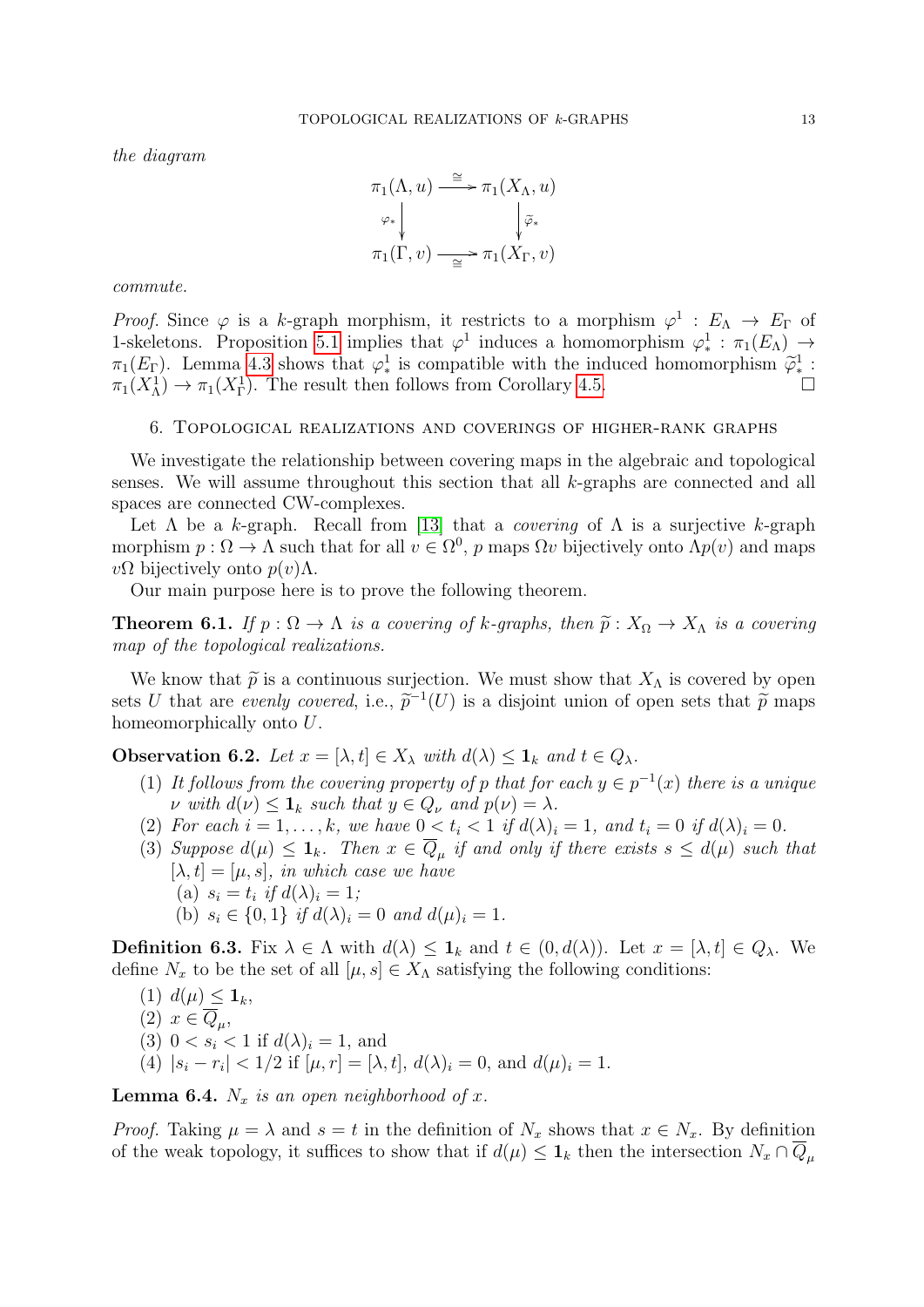is relatively open, and furthermore, in order to show that  $N_x \cap \overline{Q}_\mu$  is relatively open, it suffices to show that  $V_{\mu} \subset [0, d(\mu)]$  defined by

$$
V_{\mu} = \{ s \in [0, d(\mu)] : [\mu, s] \in N_x \cap \overline{Q}_{\mu} \}
$$

is open. We consider three cases.

- (1) If  $x \notin \overline{Q}_{\mu}$ , then  $V_{\mu} = \emptyset$  is open.
- (2) If  $\mu = \lambda$ , then

$$
V_{\mu} = \{ s \in [0, d(\mu)] : 0 < s_i < 1 \text{ if } d(\mu)_i = 1 \}.
$$

(3) If  $\mu \neq \lambda$  and  $x \in Q_{\mu}$ , then  $|\mu| > |\lambda|$ , and x is in the boundary of the open cell  $Q_{\mu}$ . For each  $i \in \{1, \ldots, k\}$  write

$$
V^i_\mu = \{s_i : s \in V_\mu\}.
$$

Then  $V_{\mu} = \prod_{i=1}^{k} V_{\mu}^{i}$ . So it suffices to show that each  $V_{\mu}^{i}$  is relatively open in [0,  $d(\mu)_i$ ]. Fix  $i \leq k$ . If  $d(\mu)_i = 0$  then  $V^i_\mu = \{0\} = [0, d(\mu)_i]$ . If  $d(\lambda)_i = 1$  then  $V^i_\mu = (0, 1)$ . So we turn to the remaining case  $d(\lambda)_i = 0$  and  $d(\mu)_i = 1$ . Then  $V^i_\mu = [0, 1/2)$  or  $(1/2, 1]$  except in the following two circumstances:

(a)  $|\lambda| = 0$  and there exists  $n \in \mathbb{N}^k$  such that

$$
\lambda = \mu(n) = \mu(n + e_i),
$$

(b)  $|\lambda| = 1$  and there exists  $n \in \mathbb{N}^k$  such that

$$
\lambda = \mu(n, n + e_i)
$$
 and  $\mu(n) = \mu(n + e_i);$ 

in each of (a) and (b) we have  $V^i_\mu = [0, 1/2) \cup (1/2, 1]$ . We have shown that in every case  $V^i_\mu$  is an open subset of  $[0, d(\mu)_i]$ ].

<span id="page-15-0"></span>**Lemma 6.5.**  $N_x$  is evenly covered.

or

*Proof.* Since the map  $\tilde{p}: X_{\Omega} \to X_{\Lambda}$  has the form  $\tilde{p}([\mu, t]) = [p(\mu), t]$ , the inverse image  $\tilde{p}^{-1}(N_x)$  is the disjoint union over  $y \in \tilde{p}^{-1}(x)$  of the corresponding neighborhoods  $N_y$ .<br>We must show that: We must show that:

- (1) for each  $y \in \tilde{p}^{-1}(x)$ , the map  $\tilde{p}$  restricts to a homeomorphism of  $N_y$  onto  $N_x$ ; and (2) for distinct  $y \in \tilde{p}^{-1}(x)$  we have  $N \cap N = \emptyset$
- (2) for distinct  $y, z \in \tilde{p}^{-1}(x)$  we have  $N_y \cap N_z = \emptyset$ .

For (1), let  $q_{\Lambda} : \bigsqcup_{d(\mu) \leq 1_k} \{k\} \times [0, d(\mu)] \to X_{\Lambda}$  be the quotient map, and similarly for  $q_{\Omega}$ . We have

$$
q_{\Lambda}^{-1}(N_x) = \bigsqcup_{d(\mu)\leq \mathbf{1}_k} \{k\} \times V_{\mu},
$$

where  $V_{\mu}$  is open in  $[0, d(\mu)]$  for each  $\mu$ , and similarly

$$
q_{\Omega}^{-1}(N_y) = \bigsqcup_{d(\nu)\leq \mathbf{1}_k} \{k\} \times V_{\nu}^y,
$$

where  $V_{\nu}^{y}$  is open in  $[0, d(\nu)]$  for each  $\nu$ .

Define  $p': \bigsqcup_{d(\nu)\leq 1_k} \{k\} \times V^y_\nu \to \bigsqcup_{d(\mu)\leq 1_k} \{k\} \times V_\mu$  by  $p'(\mu, t) = (p(\mu), t)$ . Then  $p'$  is a homeomorphism, because

$$
p'(\{\nu\} \times V^y_{\nu}) = \{p(\nu)\} \times V_{p(\nu)}.
$$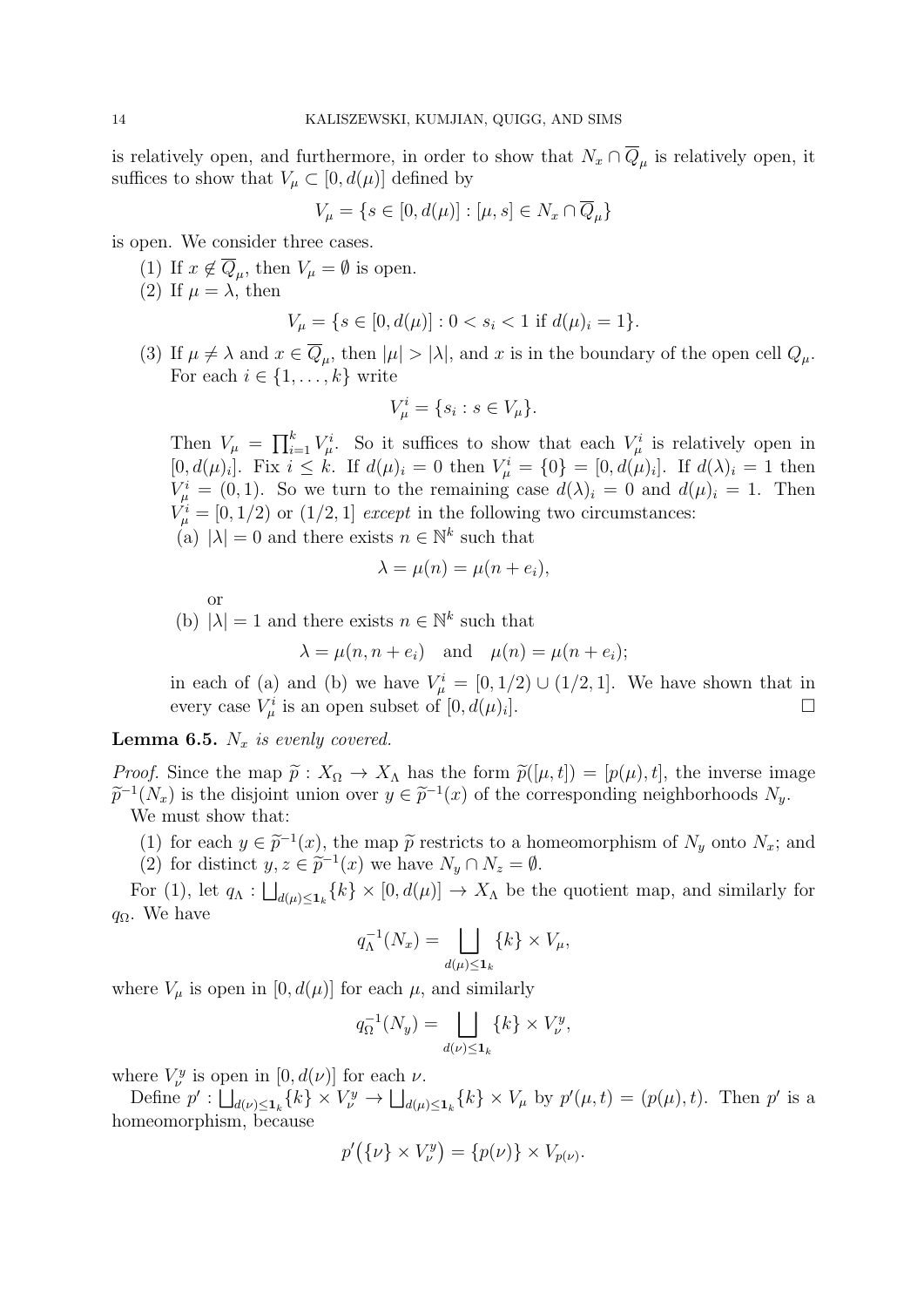Also,  $(\nu, t) \sim (\omega, r)$  in  $\bigsqcup_{d(\nu) \leq \mathbf{1}_k} \{k\} \times V^y_\nu$  if and only if  $p'(\nu, t) \sim p'(\omega, r)$  in  $\bigsqcup_{d(\nu) \leq \mathbf{1}_k} \{k\} \times$  $V^y_{\eta}$  $_{p(\nu )}^{ry}.$ 

For (2), suppose not, and take  $w \in N_y \cap N_z$ . Let  $\mu$  and  $\nu$  be the unique elements of  $p^{-1}(\lambda)$  such that  $y \in Q_{\mu}$  and  $z \in Q_{\nu}$ . Then  $y = [\mu, t]$  and  $z = [\nu, t]$ . Let  $\alpha$  be the unique cube in  $\Omega$  such that  $w \in Q_{\alpha}$ , and let s be the unique element of  $(0, d(\alpha))$  such that  $w = [\alpha, s]$ . By Observation [6.2](#page-14-0) (1) we cannot have  $p(\alpha) = \lambda$ . Therefore we must have  $|\alpha| > |\mu|$ . Since  $y \in \overline{Q}_{\alpha}$ , by Observation [6.2](#page-14-0) (1) there exists  $a \leq d(\alpha)$  such that  $y = [\alpha, a]$ , and  $a_i = t_i$  except for those i for which  $d(\mu)_i = 0$  and  $d(\alpha)_i = 1$ . Similarly, there exists  $b \leq d(\alpha)$  such that  $z = [\alpha, b]$ , and  $b_i = t_i$  except when  $d(\nu)_i = 0$  and  $d(\alpha)_i = 1$ . Since  $y \neq z$ , there exists i such that  $a_i \neq b_i$ , and then we must have  $d(\mu)_i = d(\nu)_i = 0$  and  $d(\alpha)_i = 1$ . Since  $w \in N_y \cap N_z$ , we have  $|s_i - a_i| < 1/2$  and  $|s_i - b_i| < 1/2$ . But this is a contradiction since  $0 < s_i < 1$  and  $a_i$  and  $b_i$  are distinct integers.

*Proof of Theorem* [6.1](#page-14-1). This follows from Lemma [6.4](#page-14-2) and Lemma [6.5,](#page-15-0) because  $\Lambda$  is covered by the open sets  $N_x$  for  $x \in X_\Lambda$ .

<span id="page-16-0"></span>**Lemma 6.6.** Let  $\Lambda$  be a k-graph, and let  $q: Y \to X_{\Lambda}$  be a covering map. Then there are a k-graph  $\Omega$ , a covering  $p : \Omega \to \Lambda$  and a homeomorphism  $\phi : Y \to X_{\Omega}$  such that  $q = \widetilde{p} \circ \phi$ .

*Proof.* Choose  $u \in \Lambda^0$  and  $v \in q^{-1}(u)$ . Let H' be the subgroup  $q_*(\pi_1(Y, v))$  of  $\pi_1(X_{\Lambda}, u)$ , and let H be the subgroup of  $\pi_1(\Lambda, u)$  corresponding to H' under the isomorphism of Corollary [4.5.](#page-11-0) By [\[13,](#page-24-4) Theorem 2.8], there are a connected k-graph  $\Omega$ , a covering  $p : \Omega \to$ A, and  $w ∈ p<sup>-1</sup>(u)$  such that  $H = p<sub>*</sub>(π<sub>1</sub>(Ω, w))$ . Then  $\tilde{p} : X<sub>Ω</sub> → X<sub>Λ</sub>$  is a covering map, and by Lemma [5.6](#page-13-0) we have a commuting diagram

$$
\pi_1(\Omega, w) \xrightarrow{\cong} \pi_1(X_{\Omega}, w)
$$
\n
$$
\downarrow p_* \qquad \qquad \downarrow \widetilde{p_*}
$$
\n
$$
\pi_1(\Lambda, u) \xrightarrow{\cong} \pi_1(X_{\Lambda}, u).
$$

Thus  $\widetilde{p}_*(\pi_1(X_{\Omega}, w)) = H'$ , so by [\[11,](#page-24-8) Corollary V.6.4], the coverings  $(Y, q)$  and  $(X_{\Omega}, \widetilde{p})$  are<br>isomorphic, that is, there is a homomorphism  $\phi: Y \to X_{\Omega}$  such that  $g = \widetilde{p} \circ \phi$ isomorphic, that is, there is a homeomorphism  $\phi: Y \to X_{\Omega}$  such that  $q = \widetilde{p} \circ \phi$ .

For a fixed k-graph  $\Lambda$ , we have a category  $\mathbf{AlgCov}(\Lambda)$  of coverings of  $\Lambda$ , and we also have a category  $\text{TopCov}(X_\Lambda)$  of coverings of the topological realization. Each morphism



in  $\mathbf{AlgCov}(\Lambda)$  determines a morphism (also called a deck transformation)



in **TopCov** $(X_\Lambda)$ .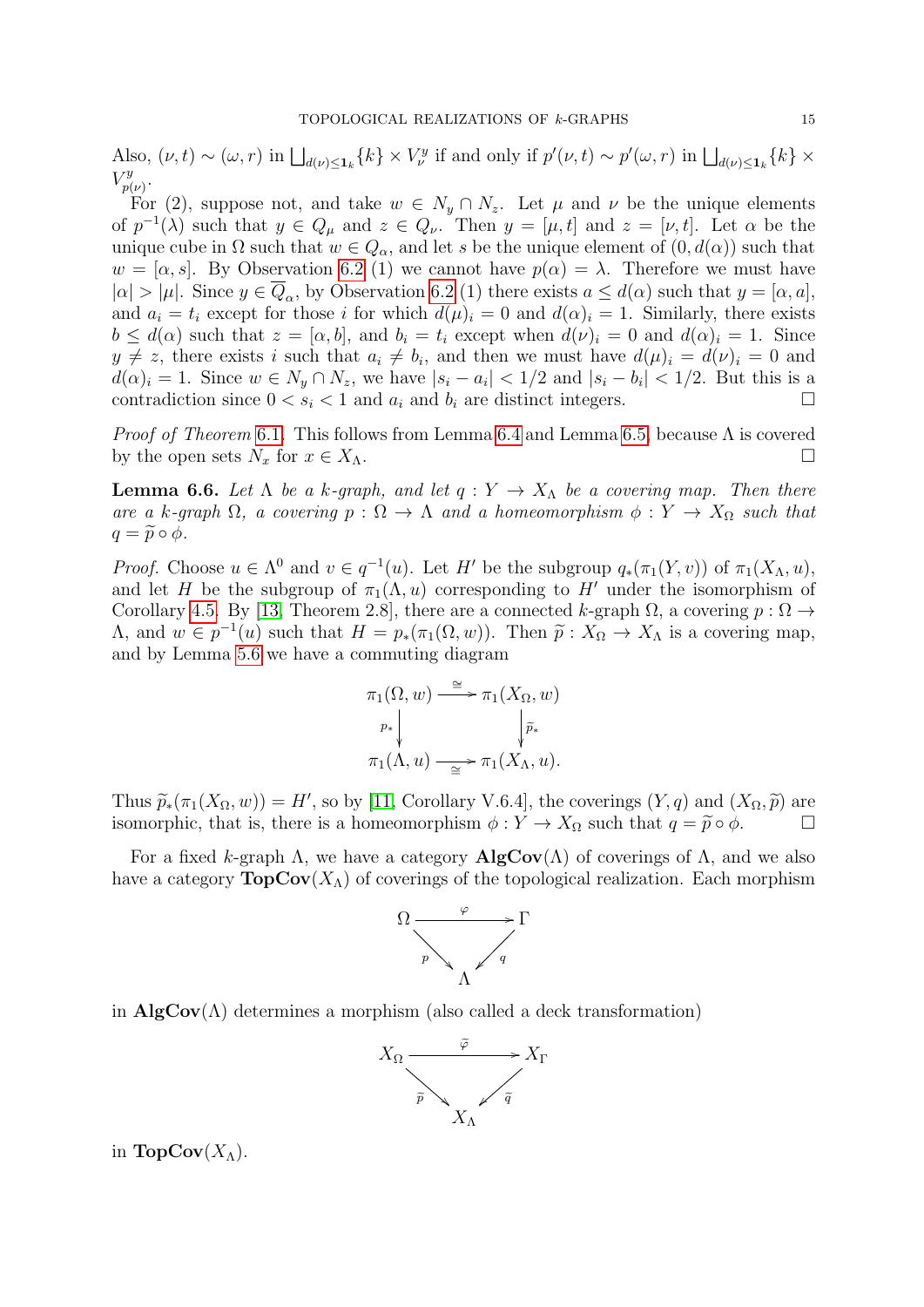**Theorem 6.7.** With the above notation, the assignments  $(\Omega, p) \mapsto (X_{\Omega}, \tilde{p})$  and  $\varphi \mapsto$  $\widetilde{\varphi}$  give an equivalence  $\Phi$  : AlgCov( $\Lambda$ )  $\stackrel{\sim}{\to}$  TopCov( $X_{\Lambda}$ ). In particular, if  $(\Omega, p)$  is a universal cover of  $\Lambda$ , then  $(X_{\Omega}, \tilde{p})$  is a universal cover of  $X_{\Lambda}$ .

*Proof.*  $\Phi$  is functorial because  $\Lambda \mapsto X_{\Lambda}$  is. We must show that  $\Phi$  is

- (1) faithful,
- (2) full, and
- (3) essentially surjective.

(1) follows from Corollary [5.5.](#page-13-1)

For (2), let  $p : \Omega \to \Lambda$  and  $q : \Gamma \to \Lambda$  be coverings, and suppose that  $\psi : (X_{\Omega}, \tilde{p}) \to$  $(X_{\Gamma}, \tilde{q})$  is a morphism. Choose  $v \in \Omega^0$ , and let  $u = p(v)$  and  $w = \psi(v)$ . We have  $\widetilde{q}(w) = \widetilde{q} \circ \psi(v) = \widetilde{p}(v) \in \Lambda^0$ . Since q preserves degree,  $\widetilde{q}$  maps open n-cubes to open n-cubes and in particular  $\widetilde{\sigma}^{-1}(\Lambda^0) - \Gamma^0$ . So  $w \in \Gamma^0$ . We have *n*-cubes, and in particular  $\tilde{q}^{-1}(\Lambda^0) = \Gamma^0$ . So  $w \in \Gamma^0$ . We have

$$
\widetilde{q}_* \circ \psi_* = \widetilde{p}_* : \pi_1(X_{\Omega}, v) \to \pi_1(X_{\Lambda}, u)),
$$

so

$$
\widetilde{p}_*(\pi_1(X_{\Omega}, v)) \subset \widetilde{q}_*(\pi_1(X_{\Gamma}, w)),
$$

and hence

$$
p_*(\pi_1(\Omega, v)) \subset q_*(\pi_1(\Gamma, w)).
$$

Thus by [\[13,](#page-24-4) Theorem 2.2] there is a unique morphism  $\varphi : (\Omega, p) \to (\Gamma, q)$  taking v to w. Then both  $\tilde{\varphi}$  and  $\psi$  are morphisms from  $(X_{\Omega}, \tilde{p})$  to  $(X_{\Gamma}, \tilde{q})$  taking v to w, and hence must coincide, by [\[11,](#page-24-8) Lemma  $6.3$ ].<sup>[2](#page-17-0)</sup>

For (3), we must show that every object  $(Y, q)$  in  $\text{TopCov}(X_\Lambda)$  is isomorphic to one in the image of  $\Phi$ . But this is exactly what Lemma [6.6](#page-16-0) says.

The final assertion follows from the universal properties of universal covers. By [\[13,](#page-24-4) Theorem 2.7]  $\Lambda$  has a universal cover  $(\Omega, p)$ . Let  $u \in \Omega^0$ . Then by [\[13,](#page-24-4) Theorem 2.7]  $p_*\pi_1(\Omega, u)$  is trivial. Hence, Lemma [5.6](#page-13-0) implies that  $\widetilde{p}_*\pi_1(X_\Omega, u)$  is also trivial. It follows that  $X_\Omega$  is simply connected and therefore  $X_\Omega$  is a universal cover of  $X_\Lambda$ . that  $X_{\Omega}$  is simply connected and therefore  $X_{\Omega}$  is a universal cover of  $X_{\Lambda}$ .

Remark 6.8. Let  $(\Omega, p)$  be a covering and fix  $v \in \Omega^0$ . Generalizing from the context of directed graphs (see [\[1\]](#page-23-0)), we call  $(\Omega, p)$  regular if  $p_*(\pi_1(\Omega, v))$  is a normal subgroup of  $\pi_1(\Lambda, p(v))$ . See [\[13,](#page-24-4) Corollary 2.4] for a number of equivalent conditions. The corresponding property of topological coverings is well-known (see [\[11,](#page-24-8) p. 134], for example). Using Lemma [5.6,](#page-13-0) it is easy to verify that the covering  $(\Omega, p)$  is regular if and only if the topological realization  $(X_{\Omega}, \tilde{p})$  is.

<span id="page-17-0"></span><sup>&</sup>lt;sup>2</sup>The two quoted references don't explicitly address uniqueness of morphisms, but this follows by uniqueness of liftings.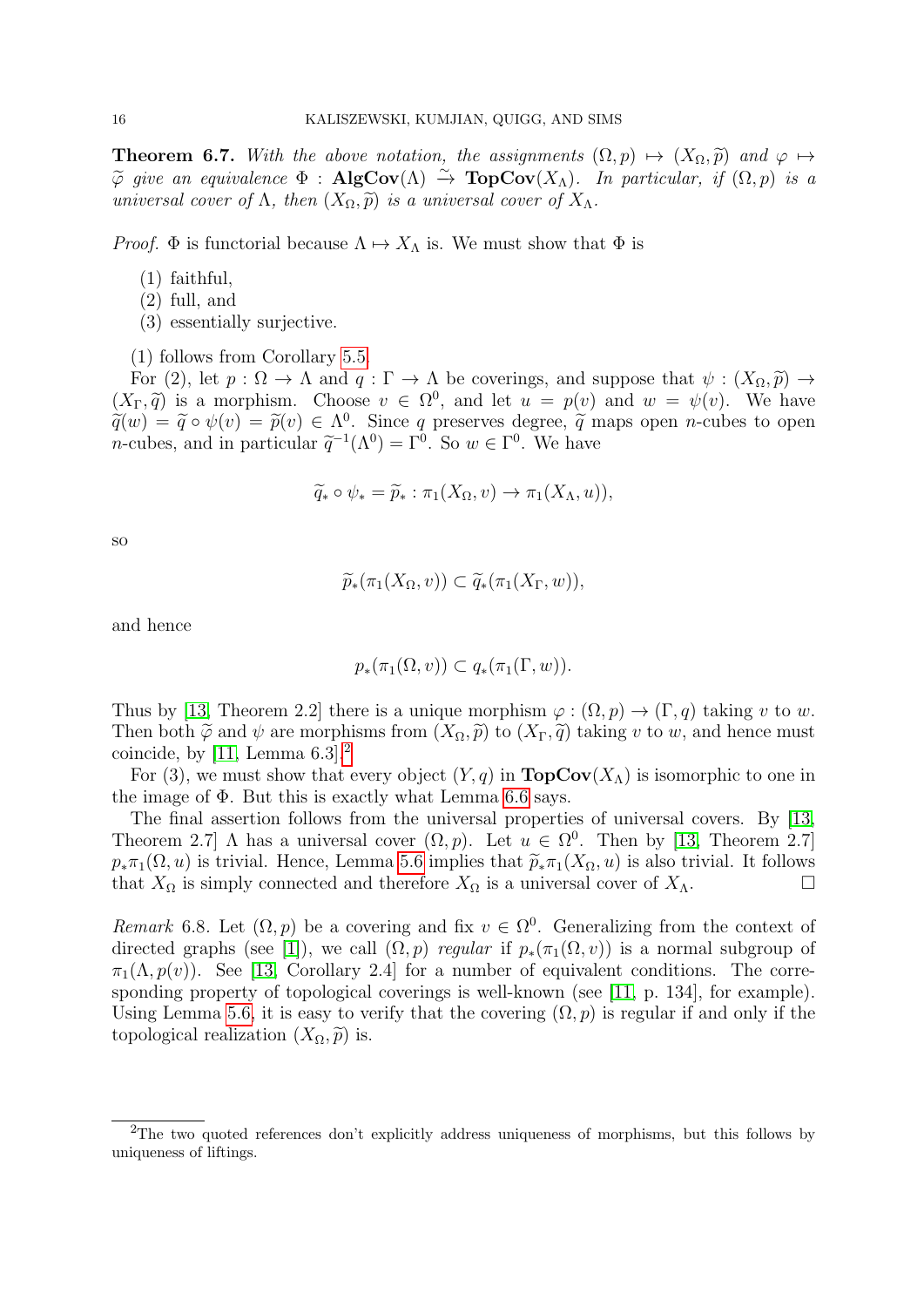<span id="page-18-0"></span>Example 6.9([\[10,](#page-24-7) Example 5.8]). Arguing as in Examples [3.10–](#page-7-0)[3.13,](#page-8-1) we see that the topological realization of the 2-graph with the skeleton



is a sphere. Moreover the action  $\alpha$  of  $\mathbb{Z}/2\mathbb{Z}$  on  $\Lambda$  that interchanges opposite vertices induces the antipodal map on the topological realization, so the quotient is the projective plane. Indeed, as discussed in [\[10\]](#page-24-7), this 2-graph is a skew product of the 2-graph of Example [3.12](#page-7-1) by  $\mathbb{Z}/2\mathbb{Z}$ , the action  $\alpha$  is then translation in  $\mathbb{Z}/2\mathbb{Z}$  in the skew product, and hence the quotient 2-graph is exactly the 2-graph of Example [3.12.](#page-7-1)

Remark 6.10. Interestingly, although the 2-graphs in Examples [3.10](#page-7-0) and [6.9](#page-18-0) have topological realizations homeomorphic to the surface of a 3-cube, it is not hard to check that there is no 2-graph whose cell complex consists of the faces of the cube.

#### 7. Towers of coverings and projective limits

As in [\[8\]](#page-24-11), fix a sequence  $(\Lambda_n)_{n=0}^{\infty}$  of row-finite k-graphs with no sources and a sequence  $(p_n)_{n=1}^{\infty}$  of finite-to-one coverings  $p_n : \Lambda_n \to \Lambda_{n-1}$ . There is a unique  $(k+1)$ -graph  $\Sigma = \Sigma (\Lambda_n, p_n)^3$  $\Sigma = \Sigma (\Lambda_n, p_n)^3$  such that  $\Sigma^0 = \bigsqcup_{n=0}^{\infty} \Lambda_n^0$ ,  $\Sigma_{i}^{e_i} = \bigsqcup_{n=0}^{\infty} \Lambda_n^{e_i}$  for  $i \leq k$ , and  $\Sigma^{e_{k+1}} = \bigsqcup_{n=1}^{\infty} \{f_v :$  $v \in \Lambda_n^0$ , and with structure maps on  $\bigsqcup_{n=0}^{\infty} \Lambda_n \subseteq \Sigma$  inherited from the  $\Lambda_n$ , range and source on  $\Sigma^{e_{k+1}}$  given by  $s(f_v) = v$  and  $r(f_v) = p_n(v)$  for  $v \in \Lambda_n^0$ , and factorization rules for edges of degree  $e_{k+1}$  determined by  $f_{r(\lambda)}\lambda = p(\lambda)f_{s(\lambda)}$  (the unique path-lifting property ensures that this specifies a valid factorization property). See [\[8,](#page-24-11) Proposition 2.7 and Corollary 2.15] for details.

For  $0 \leq m \leq n$ , we write  $p_m^n$  for the map  $p_{m+1} \circ \cdots \circ p_n : \Lambda_n \to \Lambda_m$ . For each  $n \geq 0$ and each  $v \in \Lambda_n^0 \subseteq \Sigma^0$ , the path  $F_v := f_{p_0^n(v)} f_{p_1^n(v)} \dots f_{p_n(v)}$  is the unique path  $F_v \in \Lambda_0^0 \Sigma v$ such that  $d(F_v) \in Ne_{k+1}$ .

It is also shown in [\[14\]](#page-24-6) that given a system  $(\Lambda_n, p_n)$  as above, the projective limit

$$
\varprojlim(\Lambda_n, p_n) = \{ (\lambda_n)_{n=0}^{\infty} \in \prod_{n=0}^{\infty} \Lambda_n : p_n(\lambda_n) = \lambda_{n-1} \text{ for all } n \ge 1 \}
$$

of the discrete spaces  $\Lambda_n$  forms a topological k-graph in the sense of Yeend [\[18\]](#page-24-5) with structure maps defined coordinatewise and degree map given by  $d((\lambda_n)_{n=1}^{\infty}) = d(\lambda_0)$ . The thrust in [\[14\]](#page-24-6) is that Yeend's topological-graph  $C^*$ -algebra of  $\varprojlim(\Lambda_n, p_n)$  is isomorphic to a full corner in the k-graph algebra  $C^*(\Sigma)$ . Here we are interested in topological aspects of the two constructions.

<span id="page-18-1"></span><sup>&</sup>lt;sup>3</sup>In [\[8\]](#page-24-11) this  $(k + 1)$ -graph was denoted  $\lim_{n \to \infty} (\Lambda_n, p_n)$ . But in this paper we shall be discussing the construction of [\[8\]](#page-24-11) in close proximity with projective limits of topological spaces, so the notation of [\[8\]](#page-24-11) would be very confusing here. The notation  $\Sigma(\Lambda_n, p_n)$  is reminiscent of the notation for the linking graph associated to the  $\Omega_1$ -system of k-morphs obtained from the system  $(\Lambda_n, p_n)$  (see [\[9,](#page-24-12) Examples 5.3(iv)]).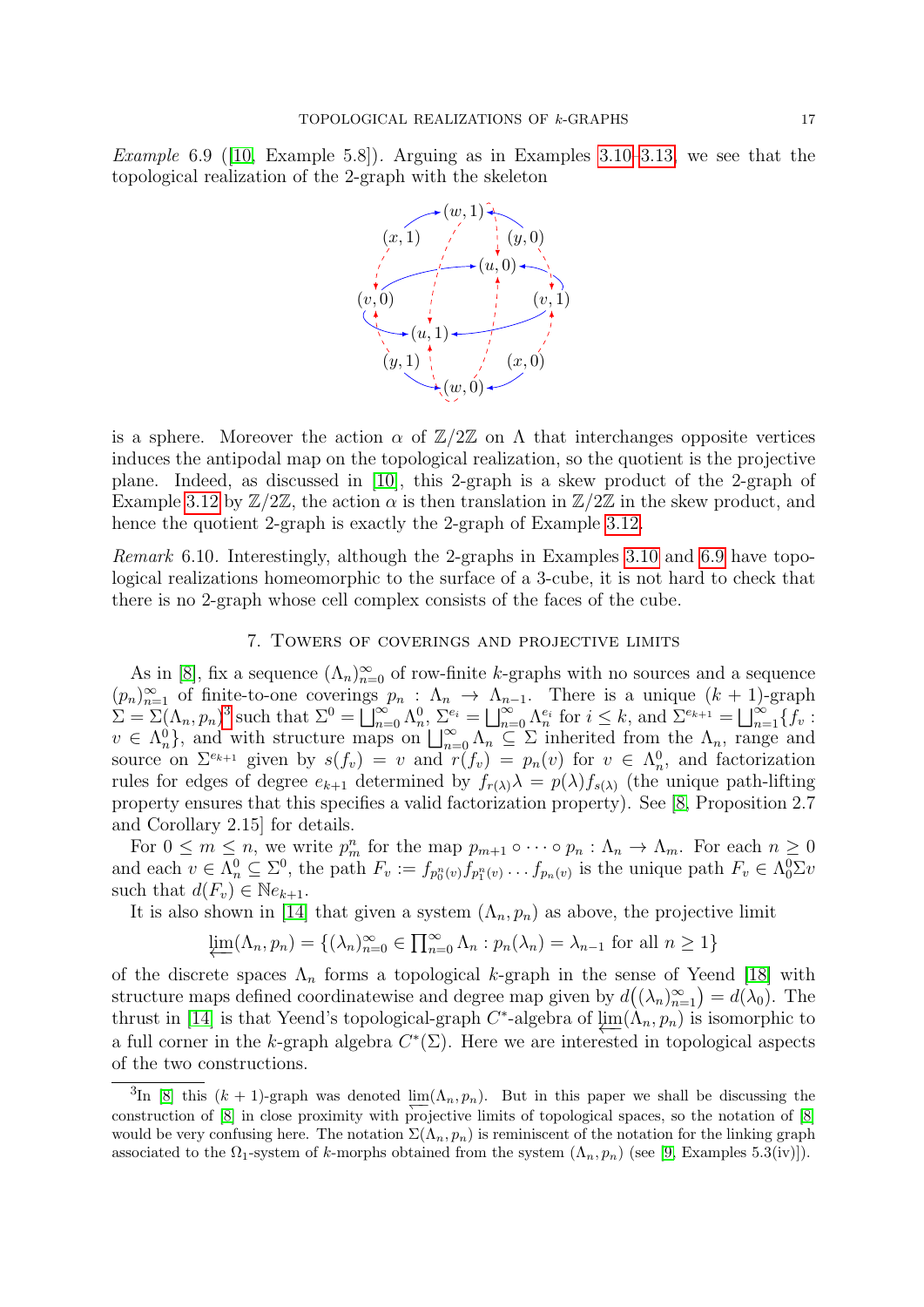We shall show that the fundamental group of  $\Sigma$  is identical to that of  $\Lambda_0$ . We will also propose a natural notion of the topological realization  $X_{\Lambda}$  of a topological k-graph  $\Lambda$  and then show that  $X_{\lim(\Lambda_n,p_n)}$  is homeomorphic to the projective limit  $\lim_{\Lambda_n\to\infty}(X_{\Lambda_n},\widetilde{p}_n)$  of the topological realizations of the  $\Lambda_n$  under the induced coverings arising from functoriality of the topological-realization construction. We regard this as evidence that our proposed notion of the topological realization of a topological k-graph is a reasonable one in the sense that it ensures that topological realization is continuous with respect to projective limits. We deduce that the fundamental group of  $X_{\underline{\text{im}}(\Lambda_n,p_n)}$  is isomorphic to the projective limit of the fundamental groups of the  $X_{\Lambda_n}$ .

**Lemma 7.1.** Let  $(\Lambda_n, p_n)$  be a system of coverings of k-graphs and let  $\Sigma = \Sigma(\Lambda_n, p_n)$ as above. Suppose that  $w \in \mathcal{G}(\Sigma)$  satisfies  $r(w) \in \Lambda_0$ . Then  $w = w'F_{s(w)}$  for some  $w' \in \mathcal{G}(\Lambda_0)$ . Moreover for any  $v \in \Lambda_0^0$  we have  $v\mathcal{G}(\Sigma)v = v\mathcal{G}(\Lambda_0)v$ .

*Proof.* Fix  $w \in \mathcal{G}(\Sigma)$  with  $r(w) \in \Lambda^0$ . Write  $w = \lambda_0 \lambda_1^{-1} \lambda_2 \ldots \lambda_n^{(-1)^n}$  with each  $\lambda_i \in \Sigma$  (we can always do this, by setting  $\lambda_0 = r(w)$  if necessary). We argue by induction on n.

For the base case  $n = 0$ , consider  $\lambda_0 \in \Sigma$  with  $r(\lambda) \in \Lambda_0$ . Let  $p = d(\lambda)_{k+1}$  and let  $m = d(\lambda) - pe_{k+1}$ . By the factorization property,  $\lambda = \mu \nu$  for some  $\mu \in \Sigma^m$  and  $\nu \in \Sigma^{pe_{k+1}}$ . Since  $d(\mu)_{k+1} = 0$ , we have  $\mu \in \bigsqcup_{n=0}^{\infty} \Lambda_n$ , and since  $r(\mu) \in \Lambda_0^0$ , we then have  $\mu \in \Lambda_0^0$ . In particular,  $s(\mu) \in \Lambda_0^0$ , and hence  $r(\nu) \in \Lambda_0^0$ . Moreover  $s(\nu) = s(w)$ , so  $\nu \in \Lambda_0^0 \Sigma s(w)$ with  $d(\nu) \in Ne_{k+1}$ . Since  $F_{s(w)}$  is the unique such path, setting  $w' = \mu \in \mathcal{G}(\Lambda_0)$ , we have  $w = w' F_{s(w)}$  as required.

Now fix  $n \geq 1$  and suppose that w can be written in the desired form whenever  $w = \lambda_0 \lambda_1^{-1} \lambda_2 \ldots \lambda_{n-1}^{(-1)^{n-1}}$  for some  $\lambda_i \in \Sigma$ . Fix an element  $\lambda_0 \lambda_1^{-1} \lambda_2 \ldots \lambda_n^{(-1)^n}$ . Let  $v =$  $s(\lambda_{n-1}^{(-1)^{n-1}})$  $_{n-1}^{(-1)^{n-1}}$ ). Applying the inductive hypothesis to  $\lambda_0\lambda_1^{-1}\lambda_2\ldots\lambda_{n-1}^{(-1)^{n-1}}$  we obtain  $w=$  $z F_v \lambda_n^{(-1)^n}$  for some  $z \in \mathcal{G}(\Lambda_0)$ . We now consider two cases:  $(-1)^n = 1$  or  $(-1)^n = -1$ .

First suppose that  $(-1)^n = 1$ . Then  $\lambda_n^{(-1)^n} = \lambda_n$  with  $r(\lambda_n) = v$ , and we have  $w =$  $zF_v\lambda_n$ . By the factorization property, we can express  $F_v\lambda_n = \mu\eta$  where  $d(\eta) = d(F_v) + d(F_v)$  $d(\lambda_n)_{k+1}e_{k+1}$ . We then have  $d(\mu)_{k+1}=0$ , and since  $r(\mu) = s(w') \in \Lambda_0^0$  we then have  $s(\mu) \in \Lambda_0^0$ , and it follows as in the base case that  $\eta = F_{s(w)}$ . Hence  $w = (z\mu)F_{s(w)}$  has the desired form.

Now suppose that  $(-1)^n = -1$ , so  $\lambda_n^{(-1)^n} = \lambda_n^{-1}$ , with  $s(\lambda_n) = v$ . Factorize  $\lambda_n = \nu \mu$ where  $d(\nu) = d(\lambda_n)_{k+1} e_{k+1}$ ; so  $w = z F_v \mu^{-1} \nu^{-1}$ . Let q be the integer such that  $v \in \Lambda_q^0$ . By definition of the factorization rules in  $\Sigma$ , we have  $F_{r(\mu)}\mu = p_0^4$  $p_0^q(\mu)F_{s(\mu)}=p_0^q$  $O_0^q(\mu)F_v$ . Let  $\mu_0^+ = p_0^q$  $\eta_0^q(\mu)$ , and let  $\gamma = F_{r(\mu)}\mu = \mu_0 F_v$ . Then

$$
F_v \mu^{-1} = F_v \gamma^{-1} \gamma \mu^{-1} = \mu_0^{-1} F_{r(\mu)}.
$$

Hence  $w = z\mu_0^{-1}F_{r(\mu)}\nu^{-1}$ . Then  $w' := z\mu_0^{-1}$  belongs to  $\mathcal{G}(\Lambda_0)$ . Since  $d(\nu) = |d(\nu)|e_{k+1}$ and  $s(\nu) = s(F_{r(\mu)}) = r(\mu)$ , if we write m for the integer such that  $r(\mu) \in \Lambda_m^0$ , then  $\nu = f_{p_q^m(r(\mu))} \dots f_{p_m(r(\mu))} f_{r(\mu)}$ . In particular,

$$
F_{r(\mu)} = F_{p_q^m(r(\mu))}\nu = F_{r(\nu))}\nu = F_{s(\nu)}\nu.
$$

Thus  $w = z\mu_0^{-1}F_{s(w)}\nu v^{-1} = (z\mu_0)F_{s(w)}$  has the required form. The first assertion of the lemma now follows by induction. For the second statement, observe that if  $v \in \Lambda_0^0$ , then  $F_v = v.$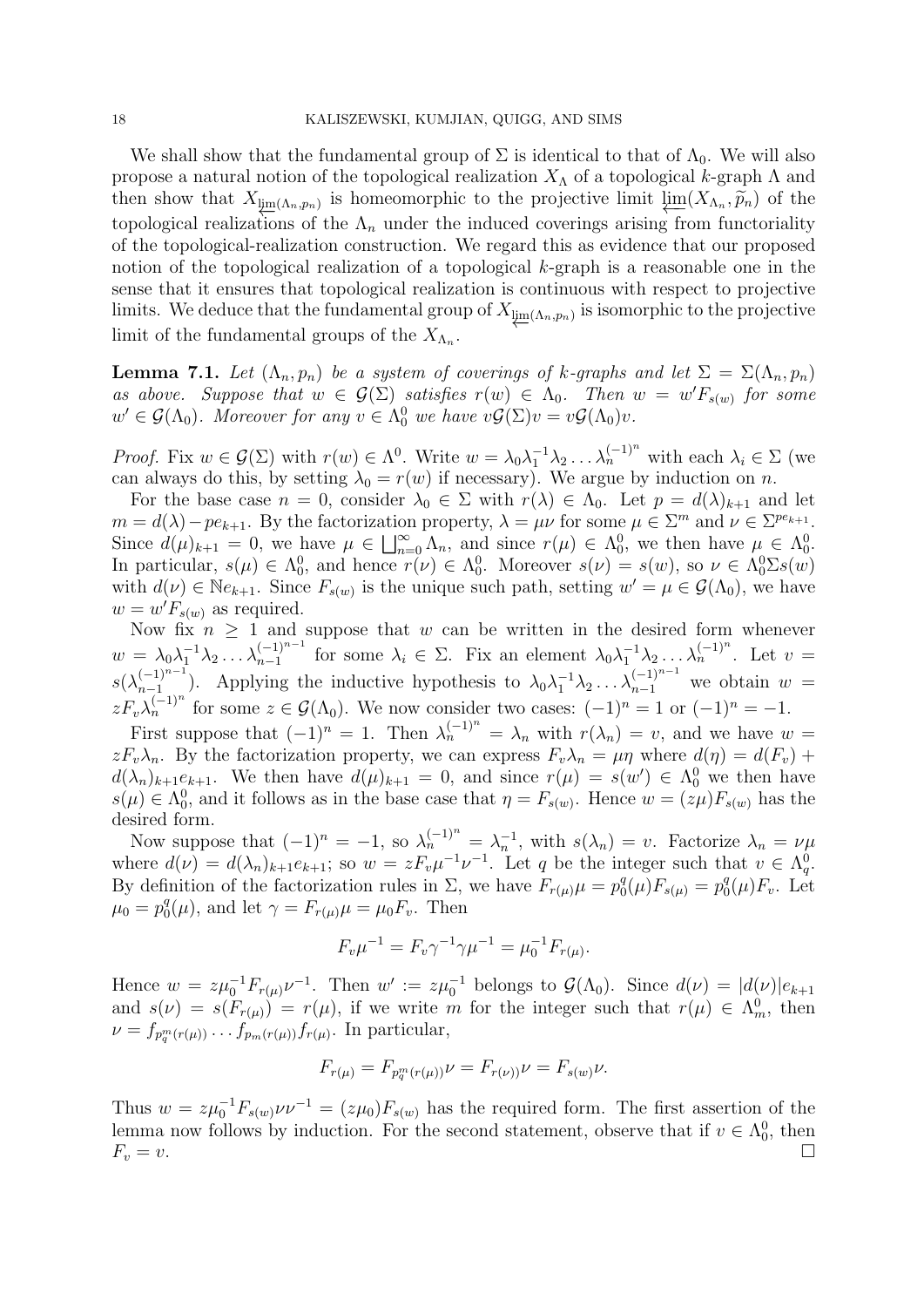Recall that a topological k-graph is a small category equipped with a second-countable locally compact Hausdorff topology and a continuous degree map  $d: \Lambda \to \mathbb{N}^k$  satisfying the factorization property such that  $r : \Lambda \to \Lambda^0$  is continuous,  $s : \Lambda \to \Lambda^0$  is a local homeomorphism, and composition is continuous on the space of composable pairs in Λ regarded as a subspace of  $\Lambda \times \Lambda$ .

**Definition 7.2.** Let  $\Lambda$  be a topological k-graph. Let  $Y_{\Lambda} = \{(\lambda, n) \in \Lambda \times \mathbb{R}^k : 0 \leq$  $n \leq d(\lambda)$ , and endow  $Y_{\Lambda}$  with the relative topology induced by the product topology on  $\Lambda \times \mathbb{R}^k$ . The formula [\(3.1\)](#page-4-2) determines an equivalence relation on  $Y_\Lambda$  just as in Section [3,](#page-4-3) and we define  $X_\Lambda = Y_\Lambda / \sim$  endowed with the quotient topology. We call  $X_\Lambda$  the topological realization of  $\Lambda$ .

Now recall from [\[14,](#page-24-6) Section 6] that if  $(\Lambda_n, p_n)$  is a system of coverings, then the topological projective limit

$$
\underleftarrow{\lim}(\Lambda_n, p_n) = \{ (\lambda_n)_{n=1}^{\infty} \in \prod_{n=1}^{\infty} \Lambda_n : p_n(\lambda_n) = \lambda_{n-1} \text{ for all } n \}
$$

is a topological k-graph when endowed with pointwise operations.

**Proposition 7.3.** Let  $(\Lambda_n, p_n)$  be a system of coverings of k-graphs. Then there is a homeomorphism

$$
\widetilde{\pi}_{\infty}: X_{\underset{\leftarrow}{\text{lim}}(\Lambda_n, p_n)} \to \underset{\leftarrow}{\text{lim}}(X_{\Lambda_n}, (p_n)_{*})
$$

such that  $\widetilde{\pi}_{\infty}([\lambda_i)_{i=0}^{\infty}, t]) = ([\lambda_i, t])_{i=0}^{\infty}$ .

Proof. We first construct continuous surjections  $\widetilde{\pi}_n : X_{\underline{\lim}(\Lambda_n, p_n)} \to X_{\Lambda_n}$  such that  $(p_n)_* \circ$  $\widetilde{\pi}_n = \widetilde{\pi}_{n-1}$  for all  $n \ge 1$ . Fix  $n \in \mathbb{N}$ . Define  $\pi_n^0 : \bigcup_{m \in \mathbb{N}^k} (\varprojlim(\Lambda_n^m, p_n)) \times [0, m] \to Y_{\Lambda_n}$  by  $\pi_n^0((\lambda_i)_{i=1}^\infty,t) = (\lambda_n,t)$ . A basic open set in  $\Lambda_n^m \times [0,m]$  has the form  $U \times B(t;\varepsilon)$  where  $U \subseteq \Lambda_n^m$  for some  $m \in \mathbb{N}^k$  is open,  $t \in [0, m], \varepsilon > 0$ , and the ball  $B(t; \varepsilon)$  is calculated in the metric space  $[0, m]$ . We have  $(\pi_n^0)^{-1}(U \times B(t; \varepsilon)) = Z(U, n) \times B(t; \varepsilon)$ , where  $Z(U, n)$ is the cylinder set  $\{(\lambda_i)_{i=1}^{\infty} \in \underline{\lim}(\Lambda_n, p_n)\}^m : \lambda_n \in U\}$ . Since this preimage is open,  $\pi_n^0$ is continuous. Now define  $\pi_n$ :  $(\varprojlim(\Lambda_n, p_n))^m \times [0, m] \to X_{\Lambda_n}$  by  $\pi_n = q \circ \pi_n^0$  where  $q: Y_{\Lambda_n} \to X_{\Lambda_n}$  is the quotient map. Then  $\pi_n$  is also continuous. We claim that the formula

$$
\widetilde{\pi}_n([(\lambda_i)_{i=1}^\infty,t]) = \pi_n((\lambda_i)_{i=1}^\infty,t)
$$

determines a well-defined map  $\widetilde{\pi}_n : X_{\underline{\lim}(\Lambda_n, p_n)} \to X_{\Lambda_n}$ . Indeed, suppose that  $[(\lambda_i)_{i=1}^{\infty}, t] =$  $[(\mu_i)_{i=1}^{\infty}, s]$ . Then  $t - \lfloor t \rfloor = s - \lfloor s \rfloor$ , and

$$
(\lambda_i([t],[t]))_{i=1}^{\infty} = (\lambda_i)_{i=1}^{\infty}([t],[t]) = (\mu_i)_{i=1}^{\infty}([s],[s]) = (\mu_i([s],[s]))_{i=1}^{\infty}.
$$

In particular,  $\lambda_n(\vert t \vert, \lceil t \rceil) = \mu_i(\vert s \vert, \lceil s \rceil)$ . Hence

$$
\pi_n((\lambda_i)_{i=1}^{\infty}, t) = [\lambda_n, t] = [\mu_n, s] = \pi_n((\mu_i)_{i=1}^{\infty}, s),
$$

so  $\tilde{\pi}_n$  is well-defined as claimed. Since  $\pi_n$  is continuous, the definition of the quotient topology on  $X_{\lim(\Lambda_n,p_n)}$  ensures that  $\widetilde{\pi}_n$  is continuous too. Since the canonical map  $P_n$ :  $\lim_{n \to \infty} (\Lambda_n, p_n) \to \Lambda_n$  is surjective for each n, the map  $\tilde{\pi}_n$  is also surjective. By definition of  $(p_n)_*,$  we have

$$
(p_n)_* \circ \widetilde{\pi}_n([(\lambda_i)_{i=1}^\infty, t]) = (p_n)_*([\lambda_n, t]) = [\lambda_{n-1}, t] = \widetilde{\pi}_{n-1}([(\lambda_i)_{i=1}^\infty, t]).
$$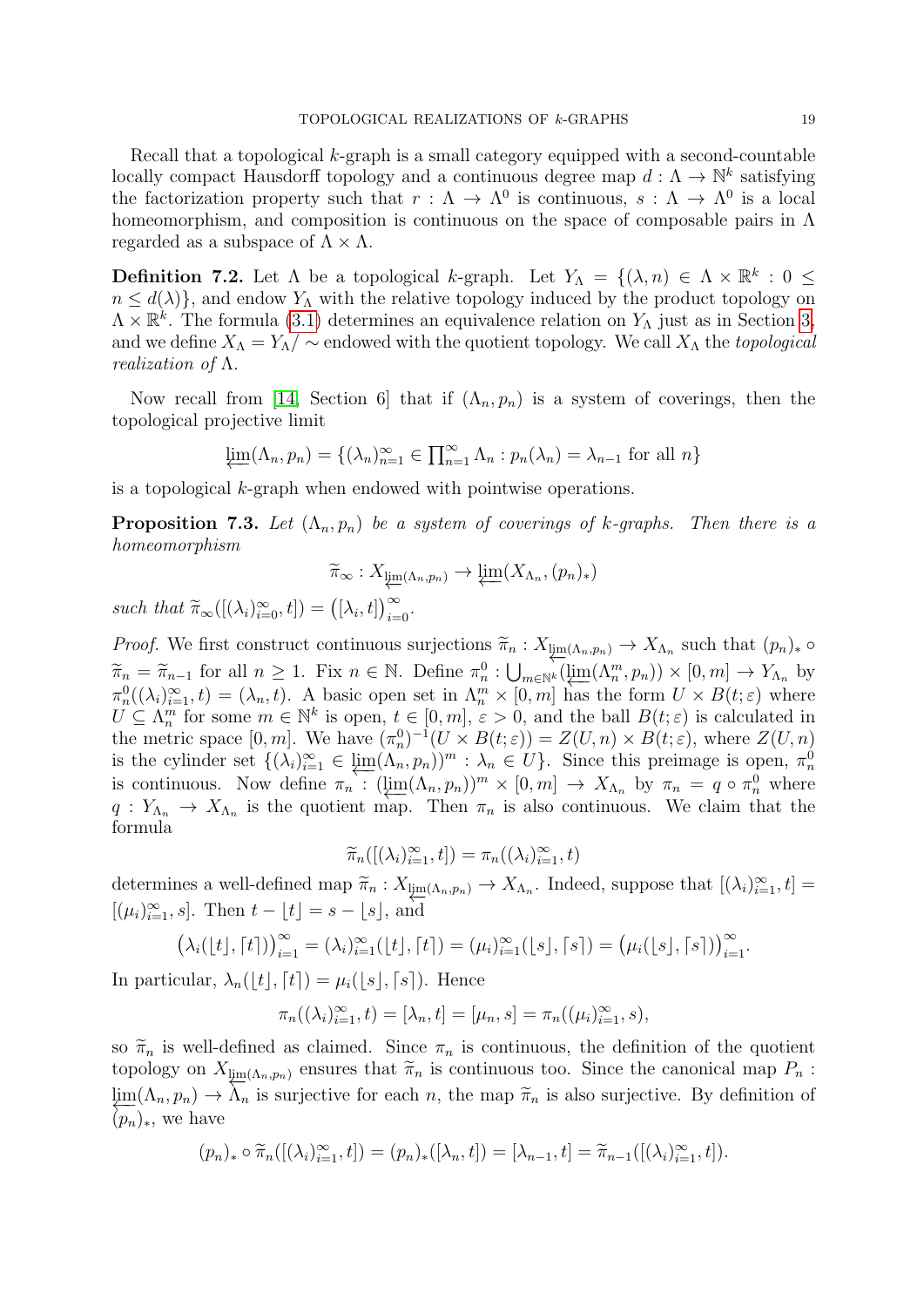The universal property of the projective limit  $\lim_{n \to \infty} (X_{\Lambda_n}, (p_n)_*)$  now gives a unique continuous surjection  $\widetilde{\pi}_{\infty}: X_{\varprojlim(\Lambda_n, p_n)} \to \varprojlim(X_{\Lambda_n}, (p_n)_*)$  defined by

$$
\widetilde{\pi}_{\infty}([(\lambda_i)_{i=0}^{\infty},t])=(\widetilde{\pi}_n[(\lambda_i)_{i=0}^{\infty},t])_{n=1}^{\infty}=[\lambda_n,t]_{n=0}^{\infty}.
$$

To complete the proof we must show that  $\tilde{\pi}_{\infty}$  is injective with continuous inverse. For this fix  $([\lambda_n, t_n])_{n=0}^{\infty} \in \lim_{n \to \infty} (X_{\Lambda_n}, (p_n)_*)$ . Then  $[p_n(\lambda_n), t_n] = [\lambda_{n-1}, t_{n-1}]$  for all n. For  $n \geq 0$ , let  $\mu_n = \lambda_n(\lfloor t_n \rfloor, \lceil t_n \rceil)$  and  $s_n = t_n - \lfloor t_n \rfloor$ . Fix  $n \geq 1$ . By definition of the equivalence relation defining the  $X_{\Lambda_n}$  we have  $s_n = s_{n-1}$  and

$$
p_n(\mu_n) = p_n(\lambda_n)(\lfloor t_n \rfloor, \lceil t_n \rceil) = \lambda_{n-1}(\lfloor t_{n-1} \rfloor, \lceil t_{n-1} \rceil) = \mu_{n-1}.
$$

Let  $s = s_0$ . Then  $s_n = s_0$  for all  $n$ , and  $([\lambda_n, t_n])_{n=0}^{\infty} = ([\mu_n, s])_{n=0}^{\infty} = \tilde{\pi}_{\infty}([(\mu_n)_{n=0}^{\infty}, s])$ . So we may define  $\theta$ :  $\underbrace{\lim}_{n \to \infty} (X_{\Lambda_n}, (p_n)_*) \to X_{\underline{\lim}_{n}(\Lambda_n, p_n)}$  by  $([\lambda_n, t_n])_{n=0}^{\infty} \mapsto [(\mu_n)_{n=0}^{\infty}, s]$  where the  $\mu_n$  and s are obtained from the  $\lambda_n$  and  $\overline{t_n}$  as above. The above argument establishes that  $\widetilde{\pi}_{\infty} \circ \theta$  is the identity map on  $X_{\underleftarrow{\text{im}}(\Lambda_n,p_n)}$ . Hence  $\widetilde{\pi}_{\infty}$  is surjective. On the other hand

$$
\theta \circ \widetilde{\pi}_{\infty} \big( [(\lambda_n)_{n=0}^{\infty}, t] \big) = \big[ (\lambda_n(\lfloor t \rfloor, \lceil t \rceil))_{n=0}^{\infty}, t - \lfloor t \rfloor \big] = \big[ (\lambda_n)_{n=0}^{\infty}, t \big].
$$

Hence  $\theta$  is an algebraic inverse for  $\tilde{\pi}_{\infty}$ . To see that  $\theta$  is continuous, it is enough, as for the other direction, to observe that if  $\lambda \in \Lambda_n$  and U is open in  $[0, d(\lambda)]$ , then

$$
\theta^{-1}(\{[(\mu_i)_{i=0}^{\infty}, t] \in X_{\underleftarrow{\lim}(\Lambda_i, p_i)} : \mu_n = \lambda, t \in U\})
$$
  

$$
= \widetilde{\pi}_{\infty}(\{[(\mu_i)_{i=0}^{\infty}, t] \in X_{\underleftarrow{\lim}(\Lambda_i, p_i)} : \mu_n = \lambda, t \in U\})
$$
  

$$
= \{([\mu_i, t])_{i=0}^{\infty} : \mu_n = \lambda, t \in U\}
$$
  

$$
= Z(\{\lambda, t] : t \in U\}, n).
$$

So the preimage under  $\theta$  of a sub-basic open set in the image of any connected component of  $Y_{\underline{\lim}(A_n,p_n)}$  is the cylinder set of the image of a basic open set in some component of some  $Y_{\Lambda_n}$ . Continuity of  $\theta$  then follows from the definition of the quotient topology.  $\Box$ 

Corollary 7.4. Let  $(\Lambda_n, p_n)$  be a system of coverings of k-graphs. Then  $\pi_1(X_{\underline{\text{im}}(\Lambda_n, p_n)}) \cong$  $\underline{\lim}(\pi_1(X_{\Lambda_n}), \widetilde{(p_n)}_*) \cong \underline{\lim}(\pi_1(\Lambda_n), (p_n)_*).$ 

*Proof.* By [\[11,](#page-24-8) Theorem V.4.1], the covering maps  $(p_n)_*$  induce injective homomorphisms  $(p_n)_*$  of fundamental groups. Theorems II.2.2 and II.2.3 of [\[17\]](#page-24-10) imply that the covering maps  $(p_n)_*: X_{\Lambda_{n+1}} \to X_{\Lambda_n}$  are fibrations with unique path lifting, so [\[17,](#page-24-10) Corollary VII.2.11] implies that the maps  $\pi_2(X_{\Lambda_{n+1}}) \to \pi_2(X_{\Lambda_n})$  induced by the  $(p_n)_*$  are isomorphisms. It therefore follows from [\[4,](#page-23-2) Proposition 4.67] that

$$
\pi_1(X_{\varprojlim(\Lambda_n, p_n)}) \cong \varprojlim(\pi_1(X_{\Lambda_n}), \widetilde{(p_n)}_*)
$$

That  $\varprojlim(\pi_1(X_{\Lambda_n}), \widetilde{(p_n)}_*) \cong \varprojlim(\pi_1(\Lambda_n), (p_n)_*)$  follows from Lemma [5.6.](#page-13-0)

## 8. Crossed products and mapping tori

Let  $\Lambda$  be a k-graph, and  $\alpha : \mathbb{Z}^l \to \text{Aut}(\Lambda)$  an action by automorphisms. Recall that the crossed-product k-graph  $\Lambda \times_{\alpha} \mathbb{Z}^l$  is equal as a set to  $\Lambda \times \mathbb{N}^l$  and has operations  $r(\lambda, m) = (r(\lambda), 0), s(\lambda, m) = (\alpha_{-m}(s(\lambda)), 0)$  and  $(\lambda, m)(\mu, n) = (\lambda \alpha_m(\mu), m + n)$ .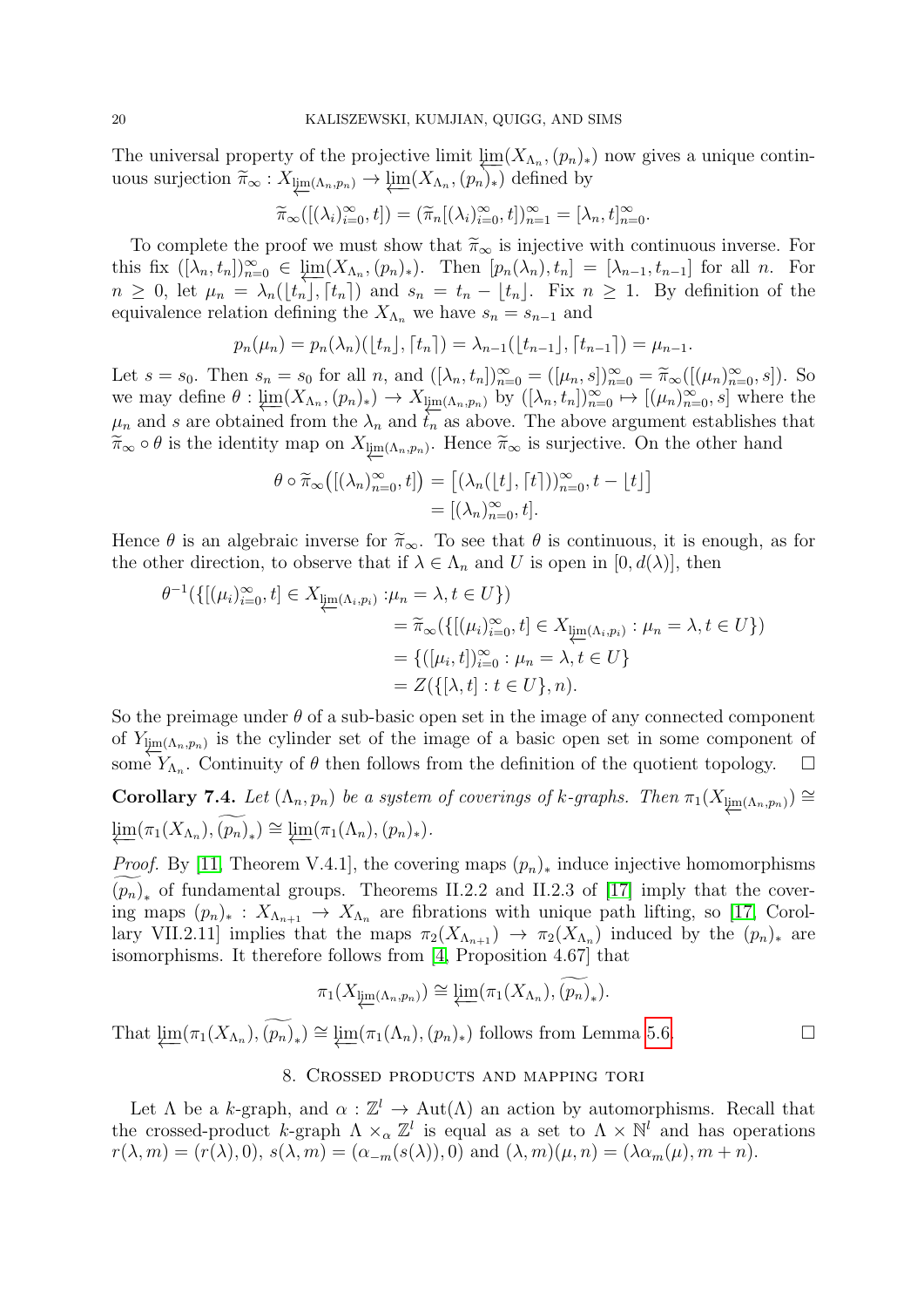Now let X be a topological space, and  $\sigma$  an action of  $\mathbb{Z}^l$  on X by homeomorphisms. Then there is an action  $\sigma \times \text{lt}$  on  $X \times \mathbb{R}^l$  given by  $(\sigma \times \text{lt})_m(x,t) = (\sigma_m(x), m+t)$ . The mapping torus of  $\sigma$  is the orbit space

$$
M(\sigma) = (X \times \mathbb{R}^l) / (\sigma \times \text{lt}).
$$

We denote the equivalence class of  $(x,t) \in X \times \mathbb{R}^l$  in the mapping torus by  $[x,t]_{M(\sigma)}$ , where the subscript is to distinguish such classes from elements of topological realizations  $X<sub>Λ</sub>$  of k-graphs Λ, or simply by [x, t] if there is no possibility of confusion.

In the following Lemma, we identify  $\mathbb{R}^{k+l}$  with  $\mathbb{R}^k \times \mathbb{R}^l$  in the standard way.

**Lemma 8.1.** Let  $\Lambda$  be a k-graph and  $\alpha$  an action of  $\mathbb{Z}^l$  on  $\Lambda$ . Let  $\tilde{\alpha}$  be the induced action of  $\mathbb{Z}^l$  on  $X$ , obtained from functoriality of topological reglization. Then there is a action of  $\mathbb{Z}^l$  on  $X_\Lambda$  obtained from functoriality of topological realization. Then there is a homeomorphism  $\varphi : M(\tilde{\alpha}) \cong X_{\Lambda \times_{\alpha} \mathbb{Z}^l}$  determined by

(8.1) 
$$
\varphi([\lambda, s], t]_{M(\widetilde{\alpha})}) = [(\lambda, \lceil t \rceil), (s, t)]
$$

whenever  $t \geq 0$ .

*Proof.* For any  $[(\lambda, s], t]$  $M(\widetilde{\alpha}) \in M(\widetilde{\alpha})$  and  $p \in \mathbb{N}^l$  such that  $p + t \geq 0$ , we have

<span id="page-22-1"></span>
$$
\left[[\lambda, s], t\right]_{M(\widetilde{\alpha})} = \left[(\widetilde{\alpha} \times \mathrm{lt})_p([\lambda, s], t)\right]_{M(\widetilde{\alpha})} = \left[ [\alpha(\lambda), s], t + p \right]_{M(\widetilde{\alpha})},
$$

so each point in  $X_{\Lambda}$  has the form  $[[\lambda, s], t]$  $M(\tilde{\alpha})$  where  $t > 0$ . To see that  $\varphi$  is well-defined, suppose  $[[\lambda, s], t]_{M(\widetilde{\alpha})} = [[\lambda', s'], t']_{M(\widetilde{\alpha})}$  with  $\widetilde{t}, \widetilde{t}' \geq 0$ . Then  $t - \lfloor t \rfloor = t' - \lfloor t' \rfloor$  and

$$
[\alpha_{\lfloor t\rfloor}(\lambda),s]=(\widetilde{\alpha}\times \mathrm{lt})_{\lfloor t\rfloor}(\lambda,s)=(\widetilde{\alpha}\times \mathrm{lt})_{\lfloor t'\rfloor}(\lambda',s')=[\alpha_{\lfloor t'\rfloor}(\lambda'),s'].
$$

Hence  $s - \lfloor s \rfloor = s' - \lfloor s' \rfloor$ , and

(8.2) 
$$
(\alpha_{\lfloor t\rfloor}(\lambda))(\lfloor s\rfloor, \lceil s\rceil) = (\alpha_{\lfloor t'\rfloor}(\lambda'))(\lfloor s'\rfloor, \lceil s'\rceil).
$$

We have  $(\alpha_{\lfloor t\rfloor}(\lambda), 0)((\lfloor s\rfloor, 0), (\lceil s\rceil, 0)) = (\lambda, t)((\lfloor s\rfloor, \lfloor t\rfloor), (\lceil s\rceil, \lfloor t\rfloor))$  by definition of composition in  $\Lambda \times_{\alpha} \mathbb{Z}^l$ . Substituting this and the symmetric equality for  $\lambda'$  into [\(8.2\)](#page-22-0) gives

<span id="page-22-0"></span>
$$
(\lambda, t)((\lfloor s \rfloor, \lfloor t \rfloor), (\lceil s \rceil, \lfloor t \rfloor)) = (\lambda', t')((\lfloor s' \rfloor, \lfloor t' \rfloor), (\lceil s' \rceil, \lfloor t' \rfloor)).
$$

Multiplying both sides on the right by  $(s(\lambda), [t] - |t|) = (s(\lambda'), [t'] - |t'|)$ , we obtain

$$
(\lambda, t)((\lfloor s \rfloor, \lfloor t \rfloor), (\lceil s \rceil, \lceil t \rceil)) = (\lambda', t')((\lfloor s' \rfloor, \lfloor t' \rfloor), (\lceil s' \rceil, \lceil t' \rceil)).
$$

Since  $s - [s] = s' - [s']$  and  $t - [t] = t' - [t']$ , we have  $(s, t) - [(s, t)] = (s', t') [(s', t')],$  whence  $[(\lambda, \lceil t \rceil), (s, t)] = [(\lambda', \lceil t' \rceil), (s', t')]$  as required. In particular, given any  $[(\lambda, s], t]$  $M(\tilde{\alpha})$ , any two representatives of this element with positive t-value have the same image under the formula [\(8.1\)](#page-22-1). So there is a well-defined map  $\varphi : M(\tilde{\alpha}) \to X_{\Lambda \times_{\alpha} \mathbb{Z}^l}$ satisfying [\(8.1\)](#page-22-1). The map  $\varphi$  is clearly surjective. To see that it is injective, just reverse the reasoning of the preceding paragraph: if  $\varphi([\lambda, s], t]$  $M(\widetilde{\alpha})$  $) = \varphi([\lambda', s'], t']$  $M(\widetilde{\alpha})$ , then

$$
(s,t) - \lfloor (s,t) \rfloor = (s',t') - \lfloor (s',t') \rfloor, \text{ and}
$$

$$
(\alpha_{\lfloor t \rfloor}(\lambda))(\lfloor s \rfloor, \lceil s \rceil) = (\alpha_{\lfloor t' \rfloor}(\lambda'))(\lfloor s' \rfloor, \lceil s' \rceil),
$$

whence  $[(\lambda, s], t]$  $M(\widetilde{\alpha}) = [[\lambda', s'], t']$  $M(\widetilde{\alpha})$ .

To see that  $\varphi$  is continuous, observe that if  $d(\lambda) \leq \mathbf{1}_k$  and  $n \leq \mathbf{1}_l$ , then the inverse image of the closed cube  $Q_{(\lambda,n)}$  under  $\varphi$  is

$$
\left\{ \left[ [\lambda, s], t \right]_{M(\widetilde{\alpha})} : 0 \le s \le \mathbf{1}_k, 0 \le t \le \mathbf{1}_l \right\} = (\overline{Q_{\lambda}} \times [0, \lceil t \rceil]) / (\widetilde{\alpha} \times \mathrm{lt}),
$$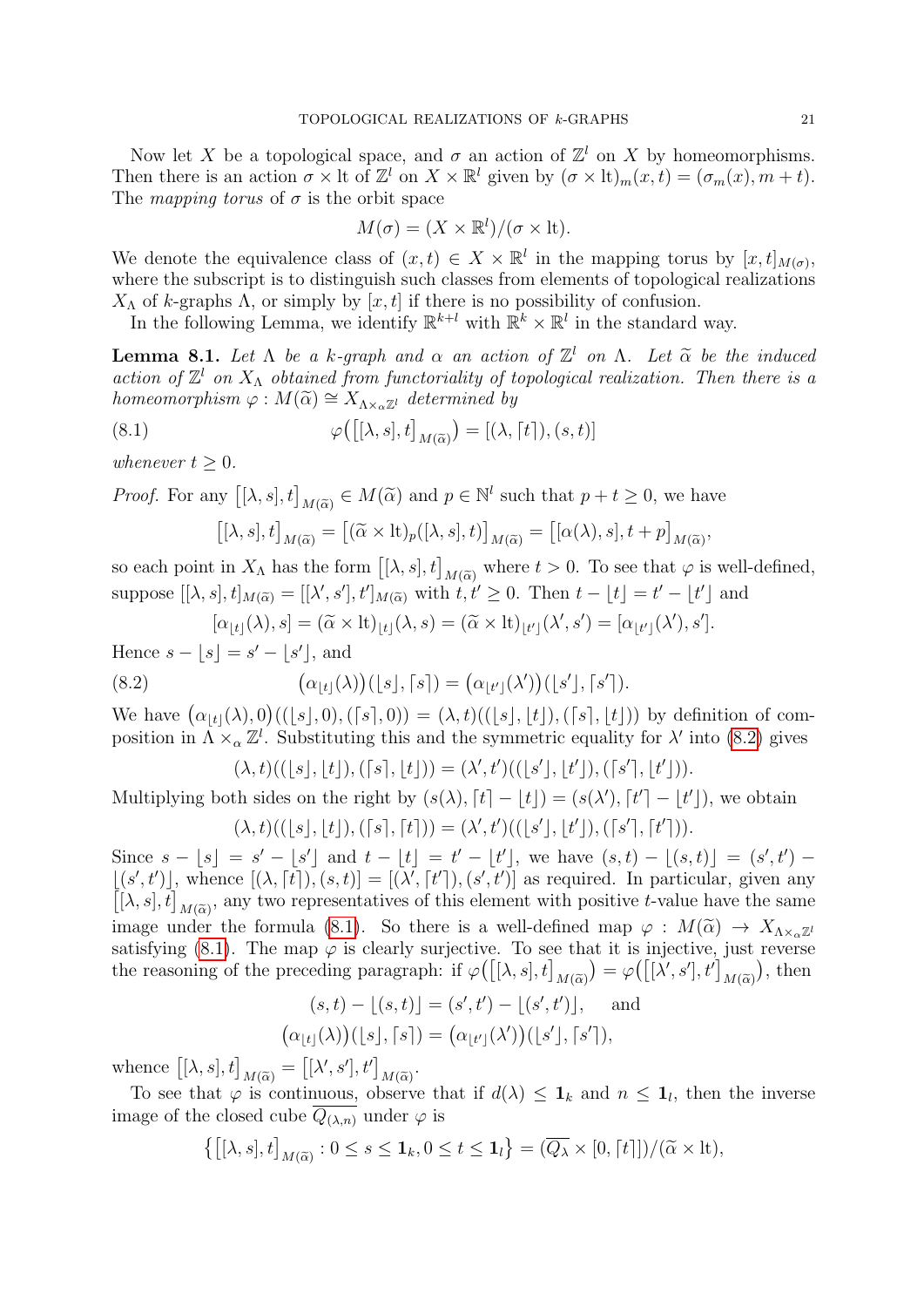which is closed.

Finally, to prove that  $\varphi$  is a homeomorphism, it remains to verify that the inverse  $\varphi^{-1}: X_{\Lambda \times_{\alpha} \mathbb{Z}^l} \to M(\widetilde{\alpha})$  is also continuous. Fix  $\lambda \in \Lambda$  with  $d(\lambda) \leq \mathbf{1}_k$  and fix  $n \leq \mathbf{1}_l$ . Then<br>the restriction of  $\varphi^{-1}$  to  $\overline{\Omega_{\lambda \lambda}}$  is a homomorphism onto  $\left[\begin{smallmatrix} \lambda' & e' \\ 1 & t' \end{smallmatrix}\right]$  a the restriction of  $\varphi^{-1}$  to  $\overline{Q_{(\lambda,n)}}$  is a homeomorphism onto  $[[\lambda', s'], t']$  $M(\tilde{\alpha})$  and is therefore continuous. Since  $X_{\Lambda\times_{\alpha}\mathbb{Z}^l}$  is endowed with the weak topology determined by closed cubes, this proves that  $\varphi^{-1}$  is continuous as required.

Recall that a *deck transformation* of a covering map  $p : X \to Y$  is a homeomorphism q of X such that  $p \circ q = p$ . The deck transformations of p form a group  $D(p)$ .

<span id="page-23-5"></span>**Proposition 8.2.** Let X be a connected CW-complex and let  $\sigma$  be an action of  $\mathbb{Z}^l$  on X by homeomorphisms. Fix  $x_0 \in X$ . Let  $i_X : X \to M(\sigma)$  denote the embedding given by  $i_X(x) = [x, 0]$ . Then  $i_X$  induces an injection  $(i_X)_*: \pi_1(X, x_0) \to \pi_1(M(\sigma), [x_0, 0])$  such that  $(i_X)_*(\pi_1(X, x_0))$  is a normal subgroup of  $\pi_1(M(\sigma), [x_0, 0])$ . Moreover,

$$
\pi_1(M(\sigma), [x_0, 0])/(i_X)_*(\pi_1(X, x_0)) \cong \mathbb{Z}^l.
$$

*Proof.* Functoriality of  $\pi_1$  yields a homomorphism  $(i_X)_*: \pi_1(X, x_0) \to \pi_1(M(\sigma), [x_0, 0]).$ 

Consider the space  $X \times \mathbb{R}^l$ . Let  $\sigma \times \mathbb{R}^l$  be the action of  $\mathbb{Z}^l$  determined by  $(\sigma \times \mathbb{R})_n(x, t) =$  $(\sigma^n(x), t + n)$ . Then  $M(\sigma)$  is by definition the orbit space of this action. For  $(x, t) \in$  $X \times \mathbb{R}^l$ , any open neighborhood N of the form  $U \times B(t, \frac{1}{3})$  $\frac{1}{3}$ ) of  $(x, t)$  has the property that  $(\sigma \times \mathrm{lt})_m(N) \cap (\sigma \times \mathrm{lt})_n(N) = \emptyset$  for distinct  $m, n \in \mathbb{Z}^l$ . So  $\sigma \times \mathrm{lt}$  satisfies condition (\*) of [\[4,](#page-23-2) Page 72]. Hence [\[4,](#page-23-2) Proposition 1.40] implies first that the quotient map  $q: X \times \mathbb{R}^l \to$  $M(\sigma)$  is a regular covering whose deck-transformation group  $D(q)$  is isomorphic to  $\mathbb{Z}^l$ , second that  $q_*(\pi_1(X \times \mathbb{R}^l, (x_0, 0)))$  is a normal subgroup of  $\pi_1(M(\sigma))$ , and third that the quotient is isomorphic to  $D(q)$ . So we just need to see that  $(i_X)_*$  is an injection and its image coincides with  $q_*(\pi_1(X \times \mathbb{R}^l, (x_0, 0)))$ . For this, observe that since  $\pi_1(\mathbb{R}^l)$  is trivial, [\[11,](#page-24-8) Theorem II.7.1] implies that  $j_X : x \mapsto (x,0)$  from X to  $X \times \mathbb{R}^l$  induces an isomorphism  $(j_X)_*: \pi_1(X, x_0) \to \pi_1(X \times \mathbb{R}^l, (x_0, 0)).$  We have  $(i_X)_* = (q \circ j_X)_* = q_* \circ (j_X)_*.$  Since [\[11,](#page-24-8) Theorem V.4.1] implies that  $q_*$  is injective, it follows that  $(i_X)_*$  is injective with the same image as  $q_*$ , as required.

The following Corollary is an immediate consequence of Proposition [8.2,](#page-23-5) the functoriality of the fundamental group and Corollary [4.5.](#page-11-0)

**Corollary 8.3.** Let  $\Lambda$  be a connected k-graph, let  $u \in \Lambda^0$  and let  $\alpha$  be an action of  $\mathbb{Z}^l$  on Λ. Then there is an extension

$$
1 \to \pi_1(\Lambda, u) \xrightarrow{(i_{\Lambda})_*} \pi_1(\Lambda \times_{\alpha} \mathbb{Z}^l, (u, 0)) \to \mathbb{Z}^l \to 0,
$$

where  $i_{\Lambda}: \Lambda \to \Lambda \times_{\alpha} \mathbb{Z}^l$  is the canonical embedding.

#### **REFERENCES**

- <span id="page-23-0"></span>[1] K. Deicke, D. Pask and I. Raeburn, Coverings of directed graphs and crossed products of  $C^*$ -algebras by coactions of homogeneous spaces, Internat. J. Math. 14 (2003), 773–789.
- <span id="page-23-1"></span>[2] C. Farthing, D. Pask and A. Sims, Crossed products of k-graph  $C^*$ -algebras by  $\mathbb{Z}^l$ , Houston J. Math. 35 (2009), 903–933.
- <span id="page-23-3"></span>[3] N.J. Fowler and A. Sims, Product systems over right-angled Artin semigroups, Trans. Amer. Math. Soc. 354 (2002), 1487–1509.
- <span id="page-23-2"></span>[4] A. Hatcher, Algebraic topology, Cambridge University Press, Cambridge, 2002, xii+544.
- <span id="page-23-4"></span>[5] R. Hazelwood, I. Raeburn, A. Sims and S.B.G. Webster, On some fundamental results about higherrank graphs and their  $C^*$ -algebras, Proc. Edinburgh Math. Soc. 56 (2013), 575-597.